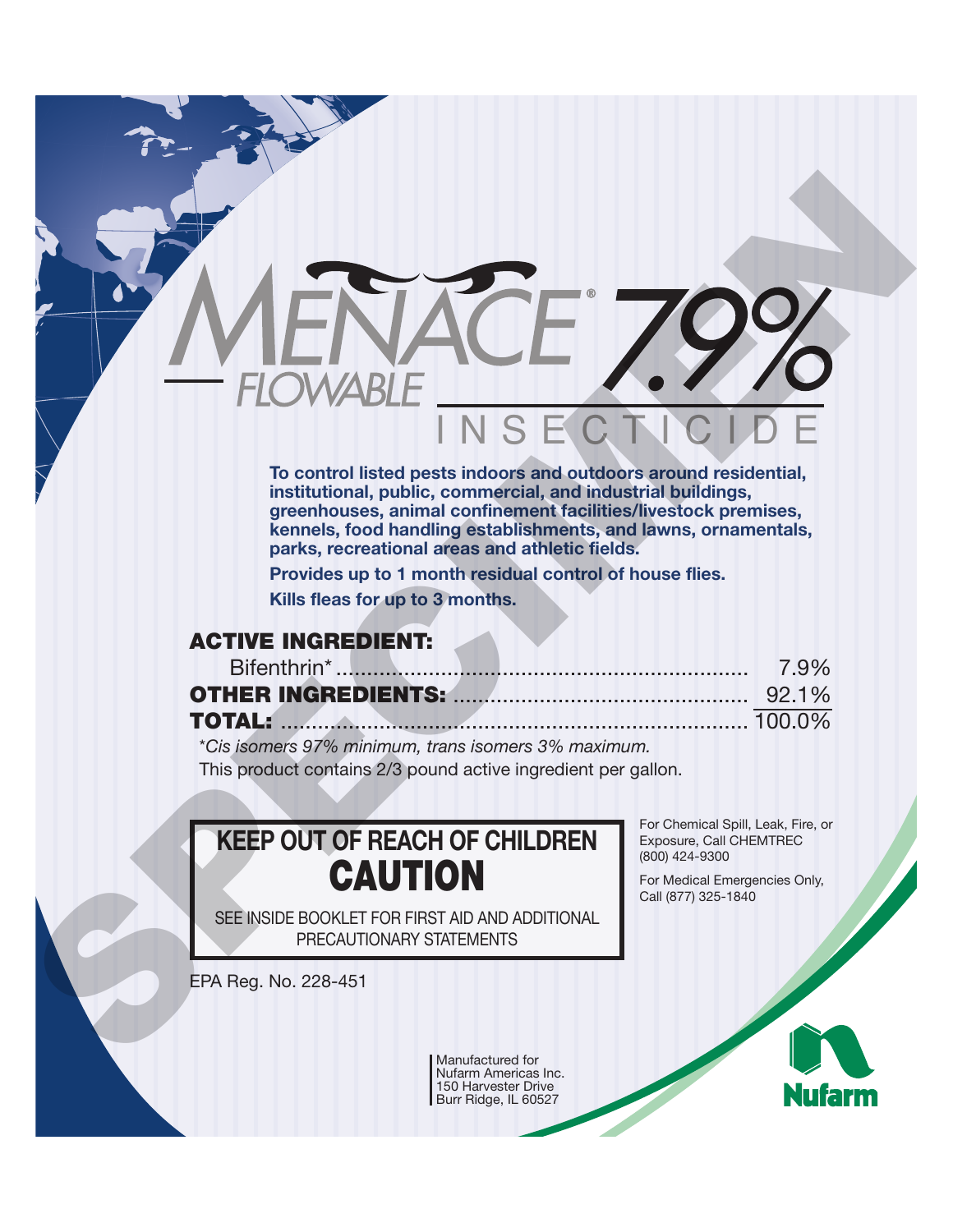#### **PRECAUTIONARY STATEMENTS HAZARDS TO HUMANS AND DOMESTIC ANIMALS CAUTION**

#### **PERSONAL PROTECTIVE EQUIPMENT (PPE)**

- Long-sleeved shirt and long pants.
- Chemical-resistant gloves.
- Shoes plus socks.

- Shirt and pants.
- Shoes plus socks.
- Waterproof gloves

#### **User Safety Recommendations:**

- Wash hands before eating, drinking, chewing gum, using tobacco or using toilet.
- Remove clothing immediately if pesticide gets inside. Then wash thoroughly and put on clean clothing.
- Remove PPE immediately after handling this product. Wash outside of gloves before removing, and as soon as possible, wash thoroughly and change into clean clothing.

|                                                                                             | <b>CAUTION</b>                                                                                                                                                                                                                                                                                                                                                                                         |
|---------------------------------------------------------------------------------------------|--------------------------------------------------------------------------------------------------------------------------------------------------------------------------------------------------------------------------------------------------------------------------------------------------------------------------------------------------------------------------------------------------------|
|                                                                                             | Harmful if swallowed, inhaled or absorbed through skin. Avoid contact with skin, eyes or clothing. Avoid breathing spray mist. Wash<br>thoroughly with soap and water after handling, and before eating, drinking, chewing gum, using tobacco or using the toilet. Remove<br>contaminated clothing and wash before reuse.                                                                              |
| • Long-sleeved shirt and long pants.<br>• Chemical-resistant gloves.<br>• Shoes plus socks. | PERSONAL PROTECTIVE EQUIPMENT (PPE)<br>All pesticide handlers (mixers, loaders and applicators) must wear:                                                                                                                                                                                                                                                                                             |
| system all handlers must wear:                                                              | After the product is diluted in accordance with label directions for use, and/or when mixing and loading using a closed spray tank transfer                                                                                                                                                                                                                                                            |
| • Shirt and pants.<br>· Shoes plus socks.<br>• Waterproof gloves                            |                                                                                                                                                                                                                                                                                                                                                                                                        |
|                                                                                             | In addition, all pesticide handlers must wear a respiratory protection device <sup>1</sup> when working in a non-ventilated space. All pesticide<br>handlers must wear protective eyewear when working in non-ventilated space.                                                                                                                                                                        |
|                                                                                             | <sup>1</sup> Use one of the following NIOSH approved respirator with any R. P or HE filter, or a NIOSH approved respirator with an organic vapor<br>(OV) cartridge or canister with any R, P, or HE prefilter.                                                                                                                                                                                         |
|                                                                                             | Follow manufacturer's instructions for cleaning/maintaining PPE. If no such instructions for washables, use detergent and hot water. Keep<br>and wash PPE separately from other laundry.                                                                                                                                                                                                               |
|                                                                                             | . Remove clothing immediately if pesticide gets inside. Then wash thoroughly and put on clean clothing.<br>• Remove PPE immediately after handling this product. Wash outside of gloves before removing, and as soon as possible, wash<br>thoroughly and change into clean clothing.                                                                                                                   |
|                                                                                             | <b>FIRST AID</b>                                                                                                                                                                                                                                                                                                                                                                                       |
| <b>IF SWALLOWED</b>                                                                         | · Call a poison control center or doctor immediately for treatment advice.<br>. Have person sip a glass of water if able to swallow.<br>. Do not induce vomiting unless told to do so by the poison control center or doctor.<br>. Do not give anything by mouth to an unconscious person.                                                                                                             |
| <b>IF INHALED</b>                                                                           | · Move person to fresh air.<br>• If person is not breathing, call 911 or an ambulance, then give artificial respiration, preferably by mouth-to-mouth, if<br>possible.<br>. Call a poison control center or doctor for further treatment advice.                                                                                                                                                       |
| <b>IF ON SKIN</b><br><b>OR CLOTHING</b>                                                     | • Take off contaminated clothing.<br>. Rinse skin immediately with plenty of water for 15 to 20 minutes.<br>. Call a poison control center or doctor for treatment advice.                                                                                                                                                                                                                             |
| <b>IF IN EYES</b>                                                                           | . Hold eye open and rinse slowly and gently with water for 15 to 20 minutes.<br>. Remove contact lenses, if present, after the first 5 minutes, then continue rinsing eye.<br>· Call a poison control center or doctor for treatment advice.                                                                                                                                                           |
|                                                                                             | <b>HOT LINE NUMBER</b><br>Have the product container or label with you when calling a poison control center or doctor, or going for treatment.<br>You may also contact 1-877-325-1840 for emergency medical treatment information.                                                                                                                                                                     |
|                                                                                             | <b>NOTE TO PHYSICIAN</b><br>This product is a pyrethroid. If large amounts have been ingested, the stomach and intestine should be evacuated. Treatment is symptomatic<br>and supportive. Digestible fats, oils or alcohol may increase absorption and so should be avoided.                                                                                                                           |
|                                                                                             | <b>ENVIRONMENTAL HAZARDS</b>                                                                                                                                                                                                                                                                                                                                                                           |
|                                                                                             | This pesticide is extremely toxic to fish and aquatic invertebrates. DO NOT apply directly to water, to areas where surface water is present<br>or to intertidal areas below the mean high water mark. Drift and runoff from treated areas may be hazardous to aquatic organisms in<br>neighboring areas. Care should be used when spraying to avoid fish and reptile pets in/around ornamental ponds. |

#### **NOTE TO PHYSICIAN**

#### **ENVIRONMENTAL HAZARDS**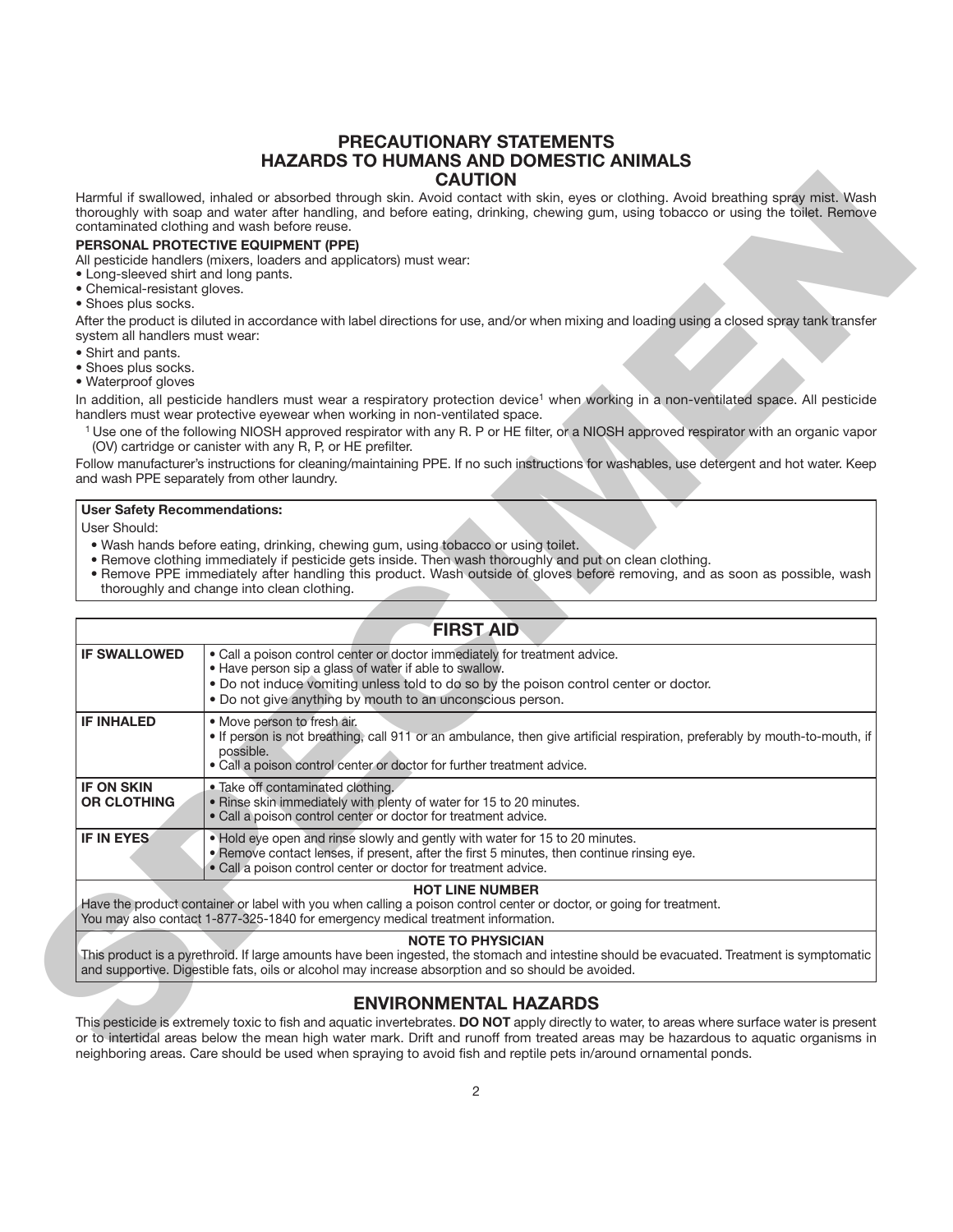To protect the environment, **DO NOT** allow pesticide to enter or run off into storm drains, drainage ditches, gutters or surface waters. Applying this product in calm weather when rain is not predicted for the next 24 hours will help to ensure that wind or rain does not blow or wash pesticide off the treatment area. Rinsing application equipment over the treated area will help avoid run off to water bodies or drainage systems.

This product is highly toxic to bees exposed to direct treatment or residues on blooming crops or weeds. **DO NOT** apply this product or allow it to drift to blooming crops or weeds if bees are visiting the treatment area.

# **PHYSICAL AND CHEMICAL HAZARDS**

DO NOT apply water-based dilutions of this product to electrical conduits, motor housings, junction boxes, switch boxes or other electrical equipment because of the possible shock hazard.

# **DIRECTIONS FOR USE**

It is a violation of Federal law to use this product in a manner inconsistent with its labeling.

**DO NOT** apply a broadcast application to interior surfaces of homes.

**DO NOT** apply by air.

**DO NOT** apply in plant nurseries.

**DO NOT** apply this product through any kind of irrigation system.

**DO NOT** use on sod farm turf, golf course turf, or grass grown for seed.

**DO NOT** water the treated area to the point of run-off.

**DO NOT** make applications during the rain.

Application is prohibited directly into sewers or drains, or to any area like a gutter where drainage to sewers, storm drains, water bodies, or aquatic habitat can occur. **DO NOT** allow the product to enter any drain during or after application.

#### **Additional Application Restrictions for Residential Outdoor Surface and Space Sprays:**

All outdoor applications must be limited to spot or crack and crevice treatments only, except for the following permitted uses:

- 1) Treatments to soil or vegetation around structures;
- 2) Applications to lawns, turf, and other vegetation;
- 3) Applications to building foundations, up to a maximum height of 3 feet. Other than applications to building foundations, all outdoor applications to impervious surfaces such as sidewalks, driveways, patios, porches and structural surfaces (such as windows, doors, and eaves) are limited to spot and crack and crevice applications only.

## **AGRICULTURAL USE REQUIREMENTS\***

Use this product only in accordance with its labeling and with the Worker Protection Standard, 40 CFR Part 170. This Standard contains requirements for the protection of agricultural workers on farms, forests, nurseries, and greenhouses, and handlers of agricultural pesticides. It contains requirements for training, decontamination, notification, and emergency assistance. It also contains specific instructions and exceptions pertaining to the statements on this label about personal protective equipment (PPE) and restricted entry interval. The requirements in this box only apply to uses of this product that are covered by the Worker Protection Standard. The positive is the second to the second of the thermal specific the second to consistent and the second of the second of the second of the second of the second of the second of the second of the second of the second of th

Do not enter or allow worker entry into treated areas during the restricted entry interval (REI) of 12 hours.

PPE required for early entry to treated areas that is permitted under the Worker Protection Standard and that involves contact with anything that has been treated, such as plants, soil, or water, is:

• Coveralls

• Chemical Resistant Gloves such as butyl rubber, neoprene rubber, polyvinyl chloride, viton, or nitrile rubber

• Shoes plus socks

Do not apply this product in a way that it will contact workers or other persons either directly or through drift. Only protected handlers may be in the area during application. For any requirement specific to your State or Tribe, consult State/Tribal agency responsible for pesticide regulation.

#### **FOR CALIFORNIA**

#### **Greenhouse Applicators Must Wear:**

- Full body chemical-resistant protective suit (Such as barrier laminate, nitrile rubber, butyl rubber, polyvinyl chloride, or equivalent).

**Reapplication Interval:**

- Reapplications to greenhouses must occur at intervals of 30 Days or Longer.

#### **Greenhouse Harvesters Must Wear:**

- Regular length gloves plus a long sleeved shirt or elbow-length (gauntlet type) gloves during the 30 days following application.

These requirements apply to only greenhouse uses on this label.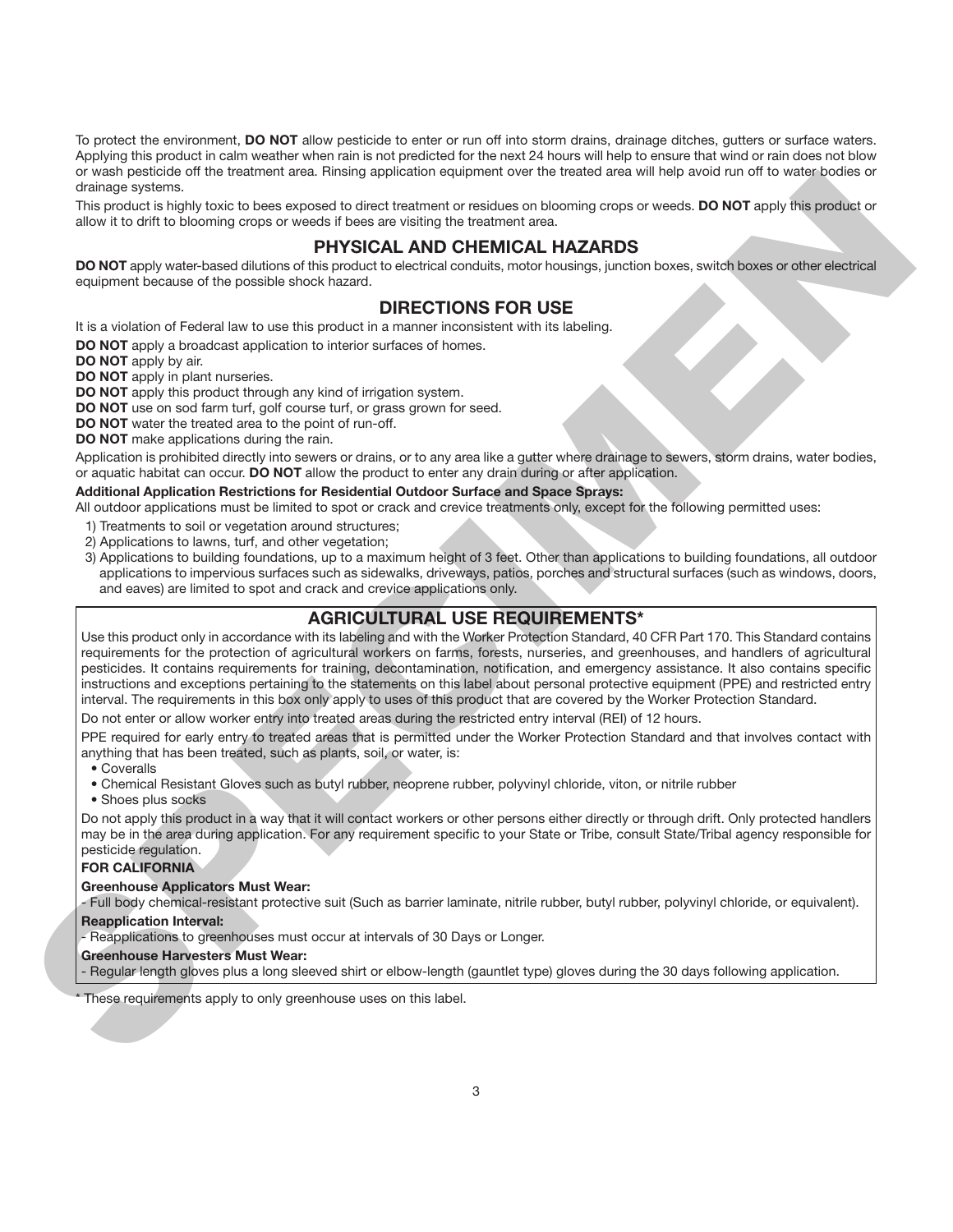#### **NON-AGRICULTURAL USE REQUIREMENTS\*\***

The requirements in this box apply to uses of this product that are NOT within the scope of the Worker Protection Standard for agricultural pesticides (40 CFR Part 170). The WPS applies when this product is used to produce agricultural plants on farms, forests, nurseries or greenhouses.

#### **Use Directions for Tip-N-Measure Container**

- 1. Remove the measuring chamber cap and induction seal. Replace the cap and securely tighten. Tip container until liquid fills measuring chamber.
- 2. Return container to level position. No adjustment is needed.
- 3. Remove measuring chamber cap and dispense into proper application equipment.

# **GENERAL INFORMATION ON THE USE OF THIS PRODUCT**

# **RESISTANCE MANAGEMENT**

|                |                                            | Keep people and pets off treated areas until spray solution has dried.                                                                                                                                                                                                                                                                                                                                                                                                                                                                                                                                                                                                                                                                                                                                                                                                                                                                                                                                                                                                                                                                                                                                                                                                                                                           |                              |                                                |                                                      |                     |
|----------------|--------------------------------------------|----------------------------------------------------------------------------------------------------------------------------------------------------------------------------------------------------------------------------------------------------------------------------------------------------------------------------------------------------------------------------------------------------------------------------------------------------------------------------------------------------------------------------------------------------------------------------------------------------------------------------------------------------------------------------------------------------------------------------------------------------------------------------------------------------------------------------------------------------------------------------------------------------------------------------------------------------------------------------------------------------------------------------------------------------------------------------------------------------------------------------------------------------------------------------------------------------------------------------------------------------------------------------------------------------------------------------------|------------------------------|------------------------------------------------|------------------------------------------------------|---------------------|
|                |                                            | ** These requirements apply to all other non-greenhouse uses on this label.                                                                                                                                                                                                                                                                                                                                                                                                                                                                                                                                                                                                                                                                                                                                                                                                                                                                                                                                                                                                                                                                                                                                                                                                                                                      |                              |                                                |                                                      |                     |
|                | Use Directions for Tip-N-Measure Container |                                                                                                                                                                                                                                                                                                                                                                                                                                                                                                                                                                                                                                                                                                                                                                                                                                                                                                                                                                                                                                                                                                                                                                                                                                                                                                                                  |                              |                                                |                                                      |                     |
| chamber.       |                                            | 1. Remove the measuring chamber cap and induction seal. Replace the cap and securely tighten. Tip container until liquid fills measuring                                                                                                                                                                                                                                                                                                                                                                                                                                                                                                                                                                                                                                                                                                                                                                                                                                                                                                                                                                                                                                                                                                                                                                                         |                              |                                                |                                                      |                     |
|                |                                            | 2. Return container to level position. No adjustment is needed.<br>3. Remove measuring chamber cap and dispense into proper application equipment.                                                                                                                                                                                                                                                                                                                                                                                                                                                                                                                                                                                                                                                                                                                                                                                                                                                                                                                                                                                                                                                                                                                                                                               |                              |                                                |                                                      |                     |
|                |                                            | For multiple dose measuring: Remove fill chamber cap and dispense according to markings on side of bottle.                                                                                                                                                                                                                                                                                                                                                                                                                                                                                                                                                                                                                                                                                                                                                                                                                                                                                                                                                                                                                                                                                                                                                                                                                       |                              |                                                |                                                      |                     |
|                |                                            | <b>GENERAL INFORMATION ON THE USE OF THIS PRODUCT</b>                                                                                                                                                                                                                                                                                                                                                                                                                                                                                                                                                                                                                                                                                                                                                                                                                                                                                                                                                                                                                                                                                                                                                                                                                                                                            |                              |                                                |                                                      |                     |
|                |                                            | This product is for control of a wide spectrum of insect and mite pests on trees, shrubs, lawns, foliage plants, non-bearing fruit trees,<br>and flowers in greenhouses, interiorscapes including hotels, shopping malls, office buildings etc., and outdoor plantscapes, such as<br>around residential dwellings, institutional, public, commercial, and industrial buildings, parks, recreational areas, and athletic fields and<br>home lawns. This product may be used to control listed pests of trees, shrubs, foliage plants, and flowers grown in interior plantscapes<br>including hotels, shopping malls, office buildings. This product can be used on non-bearing fruit and nut trees. Non-bearing crops are<br>perennial crops that will not produce a harvestable raw agricultural commodity during the season of application.<br>This product may also be used in feed and food handling establishments, animal confinement facilities, kennels, confined animal feeding<br>operations, livestock premises, and in/around/under structures.<br>Resistance: Some insects are known to develop resistance to products used repeatedly for control. Because the development of<br>resistance cannot be predicted, the use of this product should conform to resistance management strategies established for the use | <b>RESISTANCE MANAGEMENT</b> |                                                |                                                      |                     |
|                |                                            | area. Consult your local or state pest management authorities for details.<br>If resistance to this product develops in your area, this product, or other products with a similar mode of action, may not provide adequate<br>control. If poor performance cannot be attributed to improper application or extreme weather conditions, a resistant strain of insect may                                                                                                                                                                                                                                                                                                                                                                                                                                                                                                                                                                                                                                                                                                                                                                                                                                                                                                                                                          |                              |                                                |                                                      |                     |
|                | <b>DILUTION CHART</b>                      | be present. If you experience difficulty with control and suspect that resistance is a reasonable cause, immediately consult your local<br>company representative or pest management advisor for the best alternative method of control for your area.                                                                                                                                                                                                                                                                                                                                                                                                                                                                                                                                                                                                                                                                                                                                                                                                                                                                                                                                                                                                                                                                           |                              | <b>Fluid Ounces of This Product Diluted to</b> |                                                      |                     |
|                | <b>Application Volume</b>                  | <b>Application Rate</b>                                                                                                                                                                                                                                                                                                                                                                                                                                                                                                                                                                                                                                                                                                                                                                                                                                                                                                                                                                                                                                                                                                                                                                                                                                                                                                          | 1 Gallon                     | 5 Gallons                                      | <b>These Volumes of Finished Spray</b><br>10 Gallons | 100 Gallons         |
| $%$ A.I.       | Gallon/<br>1,000 sq.ft.                    | <b>Fluid Ounces/</b><br>$1,000$ sq. ft                                                                                                                                                                                                                                                                                                                                                                                                                                                                                                                                                                                                                                                                                                                                                                                                                                                                                                                                                                                                                                                                                                                                                                                                                                                                                           | <b>Fluid Ounces</b>          | <b>Fluid Ounces</b>                            | <b>Fluid Ounces</b>                                  | <b>Fluid Ounces</b> |
| 0.008          | 1.0                                        | 0.125                                                                                                                                                                                                                                                                                                                                                                                                                                                                                                                                                                                                                                                                                                                                                                                                                                                                                                                                                                                                                                                                                                                                                                                                                                                                                                                            | 0.125                        | 0.630                                          | 1.250                                                | 12.500              |
| 0.011          | 1.0.                                       | 0.180                                                                                                                                                                                                                                                                                                                                                                                                                                                                                                                                                                                                                                                                                                                                                                                                                                                                                                                                                                                                                                                                                                                                                                                                                                                                                                                            | 0.180                        | 0.900                                          | 1.800                                                | 18.000              |
| 0.015          | 1.0                                        | 0.250                                                                                                                                                                                                                                                                                                                                                                                                                                                                                                                                                                                                                                                                                                                                                                                                                                                                                                                                                                                                                                                                                                                                                                                                                                                                                                                            | 0.250                        | 1.250                                          | 2.500                                                | 25.000              |
| 0.020          | 1.0                                        | 0.330                                                                                                                                                                                                                                                                                                                                                                                                                                                                                                                                                                                                                                                                                                                                                                                                                                                                                                                                                                                                                                                                                                                                                                                                                                                                                                                            | 0.330                        | 1.670                                          | 3.330                                                | 33.300              |
| 0.031          | 1.0                                        | 0.500                                                                                                                                                                                                                                                                                                                                                                                                                                                                                                                                                                                                                                                                                                                                                                                                                                                                                                                                                                                                                                                                                                                                                                                                                                                                                                                            | 0.500                        | 2.500                                          | 5.000                                                | 50.000              |
| 0.041          | 1.0                                        | 0.670                                                                                                                                                                                                                                                                                                                                                                                                                                                                                                                                                                                                                                                                                                                                                                                                                                                                                                                                                                                                                                                                                                                                                                                                                                                                                                                            | 0.670                        | 3.330                                          | 6.670                                                | 66.700              |
|                |                                            |                                                                                                                                                                                                                                                                                                                                                                                                                                                                                                                                                                                                                                                                                                                                                                                                                                                                                                                                                                                                                                                                                                                                                                                                                                                                                                                                  |                              |                                                |                                                      |                     |
| 0.046          | 1.0 <sub>1</sub>                           | 0.750                                                                                                                                                                                                                                                                                                                                                                                                                                                                                                                                                                                                                                                                                                                                                                                                                                                                                                                                                                                                                                                                                                                                                                                                                                                                                                                            | 0.750                        | 3.750                                          | 7.500                                                | 75.000              |
| 0.062          | 1.0                                        | 1.000                                                                                                                                                                                                                                                                                                                                                                                                                                                                                                                                                                                                                                                                                                                                                                                                                                                                                                                                                                                                                                                                                                                                                                                                                                                                                                                            | 1.000                        | 5.000                                          | 10.000                                               | 100.000             |
| 0.003          | 2.0                                        | 0.125                                                                                                                                                                                                                                                                                                                                                                                                                                                                                                                                                                                                                                                                                                                                                                                                                                                                                                                                                                                                                                                                                                                                                                                                                                                                                                                            | $\overline{a}$               | 0.310                                          | 0.630                                                | 6.300               |
| 0.004          | 2.0                                        | 0.180                                                                                                                                                                                                                                                                                                                                                                                                                                                                                                                                                                                                                                                                                                                                                                                                                                                                                                                                                                                                                                                                                                                                                                                                                                                                                                                            |                              | 0.450                                          | 0.900                                                | 9.000               |
| 0.005          | 2.0                                        | 0.250                                                                                                                                                                                                                                                                                                                                                                                                                                                                                                                                                                                                                                                                                                                                                                                                                                                                                                                                                                                                                                                                                                                                                                                                                                                                                                                            | 0.130                        | 0.630                                          | 1.250                                                | 12.500              |
| 0.007          | 2.0                                        | 0.330                                                                                                                                                                                                                                                                                                                                                                                                                                                                                                                                                                                                                                                                                                                                                                                                                                                                                                                                                                                                                                                                                                                                                                                                                                                                                                                            | 0.170                        | 0.830                                          | 1.650                                                | 16.500              |
|                |                                            |                                                                                                                                                                                                                                                                                                                                                                                                                                                                                                                                                                                                                                                                                                                                                                                                                                                                                                                                                                                                                                                                                                                                                                                                                                                                                                                                  |                              |                                                |                                                      |                     |
| 0.010          | 2.0                                        | 0.500                                                                                                                                                                                                                                                                                                                                                                                                                                                                                                                                                                                                                                                                                                                                                                                                                                                                                                                                                                                                                                                                                                                                                                                                                                                                                                                            | 0.250                        | 1.250                                          | 2.500                                                | 25.000              |
| 0.014          | 2.0                                        | 0.670                                                                                                                                                                                                                                                                                                                                                                                                                                                                                                                                                                                                                                                                                                                                                                                                                                                                                                                                                                                                                                                                                                                                                                                                                                                                                                                            | 0.330                        | 1.670                                          | 3.350                                                | 33.500              |
| 0.015<br>0.021 | 2.0<br>2.0                                 | 0.750<br>1.000                                                                                                                                                                                                                                                                                                                                                                                                                                                                                                                                                                                                                                                                                                                                                                                                                                                                                                                                                                                                                                                                                                                                                                                                                                                                                                                   | 0.380<br>0.500               | 1.880<br>2.500                                 | 3.750<br>5.000                                       | 37.500<br>50.000    |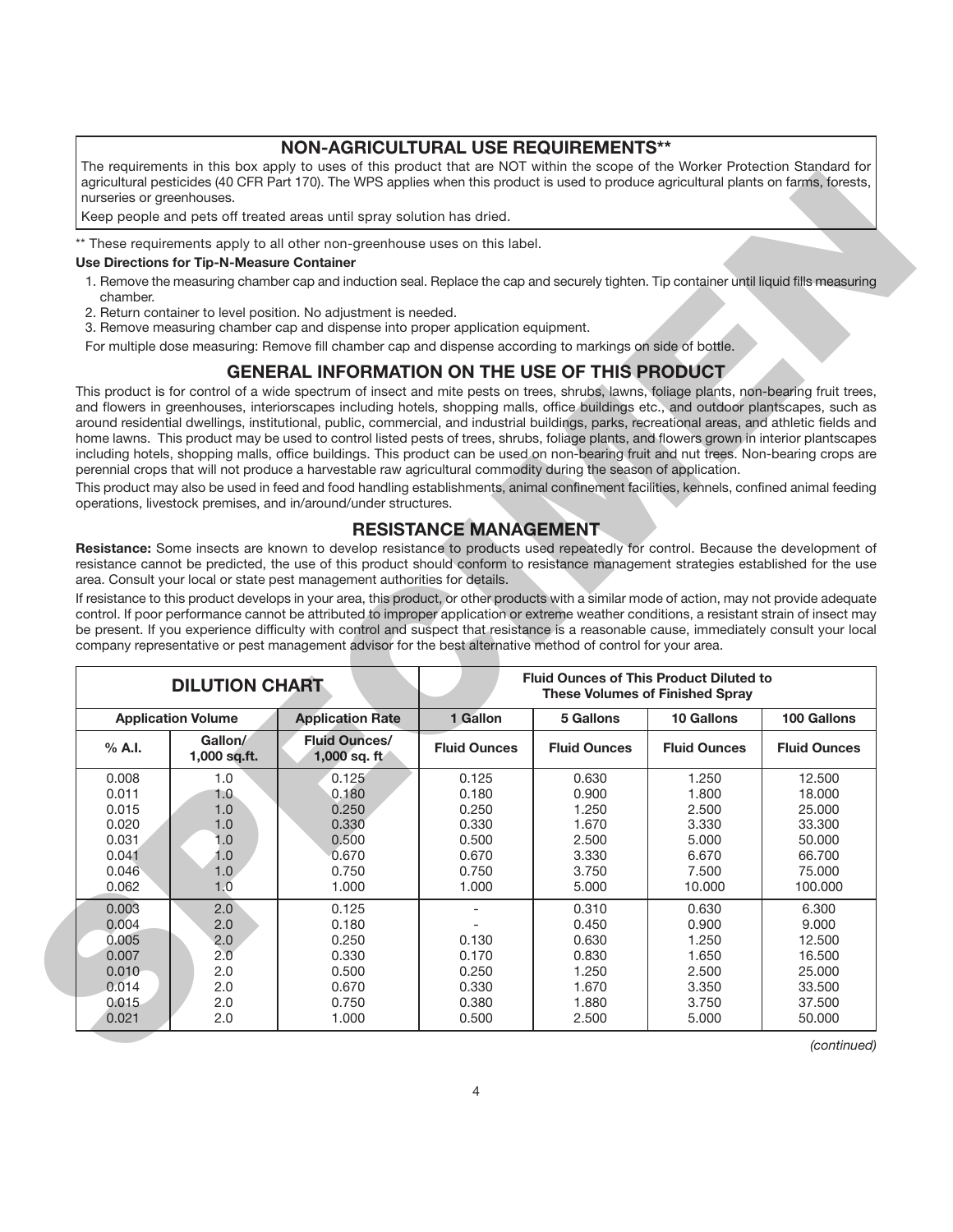| 100 Gallons<br><b>Fluid Ounces</b><br>4.200<br>6.000<br>8.300<br>11.000<br>16.700<br>22.300<br>25.000<br>33.300<br>3.100<br>4.500<br>6.300<br>8.300<br>12.500<br>16.700<br>18.800<br>25.000<br>2.500<br>3.600                                                                                                                                                                                                                                                                                                                                               |
|-------------------------------------------------------------------------------------------------------------------------------------------------------------------------------------------------------------------------------------------------------------------------------------------------------------------------------------------------------------------------------------------------------------------------------------------------------------------------------------------------------------------------------------------------------------|
|                                                                                                                                                                                                                                                                                                                                                                                                                                                                                                                                                             |
|                                                                                                                                                                                                                                                                                                                                                                                                                                                                                                                                                             |
|                                                                                                                                                                                                                                                                                                                                                                                                                                                                                                                                                             |
|                                                                                                                                                                                                                                                                                                                                                                                                                                                                                                                                                             |
|                                                                                                                                                                                                                                                                                                                                                                                                                                                                                                                                                             |
|                                                                                                                                                                                                                                                                                                                                                                                                                                                                                                                                                             |
|                                                                                                                                                                                                                                                                                                                                                                                                                                                                                                                                                             |
|                                                                                                                                                                                                                                                                                                                                                                                                                                                                                                                                                             |
|                                                                                                                                                                                                                                                                                                                                                                                                                                                                                                                                                             |
|                                                                                                                                                                                                                                                                                                                                                                                                                                                                                                                                                             |
|                                                                                                                                                                                                                                                                                                                                                                                                                                                                                                                                                             |
|                                                                                                                                                                                                                                                                                                                                                                                                                                                                                                                                                             |
|                                                                                                                                                                                                                                                                                                                                                                                                                                                                                                                                                             |
|                                                                                                                                                                                                                                                                                                                                                                                                                                                                                                                                                             |
|                                                                                                                                                                                                                                                                                                                                                                                                                                                                                                                                                             |
|                                                                                                                                                                                                                                                                                                                                                                                                                                                                                                                                                             |
|                                                                                                                                                                                                                                                                                                                                                                                                                                                                                                                                                             |
|                                                                                                                                                                                                                                                                                                                                                                                                                                                                                                                                                             |
|                                                                                                                                                                                                                                                                                                                                                                                                                                                                                                                                                             |
|                                                                                                                                                                                                                                                                                                                                                                                                                                                                                                                                                             |
| 5.000                                                                                                                                                                                                                                                                                                                                                                                                                                                                                                                                                       |
| 6.700                                                                                                                                                                                                                                                                                                                                                                                                                                                                                                                                                       |
| 10.000                                                                                                                                                                                                                                                                                                                                                                                                                                                                                                                                                      |
| 13.300                                                                                                                                                                                                                                                                                                                                                                                                                                                                                                                                                      |
| 15.000                                                                                                                                                                                                                                                                                                                                                                                                                                                                                                                                                      |
| 20.000                                                                                                                                                                                                                                                                                                                                                                                                                                                                                                                                                      |
| 1.300                                                                                                                                                                                                                                                                                                                                                                                                                                                                                                                                                       |
| 1.800                                                                                                                                                                                                                                                                                                                                                                                                                                                                                                                                                       |
| 2.500                                                                                                                                                                                                                                                                                                                                                                                                                                                                                                                                                       |
| 3.300                                                                                                                                                                                                                                                                                                                                                                                                                                                                                                                                                       |
| 5.000                                                                                                                                                                                                                                                                                                                                                                                                                                                                                                                                                       |
| 6.700                                                                                                                                                                                                                                                                                                                                                                                                                                                                                                                                                       |
| 7.500                                                                                                                                                                                                                                                                                                                                                                                                                                                                                                                                                       |
| 10.000                                                                                                                                                                                                                                                                                                                                                                                                                                                                                                                                                      |
| Note: Higher finished volume should be applied to penetrate thatch, mulch, brush, and porous surfaces. Lower finished volumes can be                                                                                                                                                                                                                                                                                                                                                                                                                        |
|                                                                                                                                                                                                                                                                                                                                                                                                                                                                                                                                                             |
| This product may be tank-mixed with adjuvants, and with other pesticides, including insect growth regulators. When tank mixing this                                                                                                                                                                                                                                                                                                                                                                                                                         |
| product with other pesticides, observe all precautions and limitations on each product label. The physical compatibility of this product<br>may vary with different sources of pesticide products, and local cultural practices. Any tank mixture which has not been previously tested<br>should be prepared on a small scale (pint or quart jar), using the proper proportions of pesticides and water to ensure the physical<br>The following procedure is recommended for preparation of a new tank mix, unless specified otherwise in label directions: |

# **GENERAL APPLICATION INSTRUCTIONS**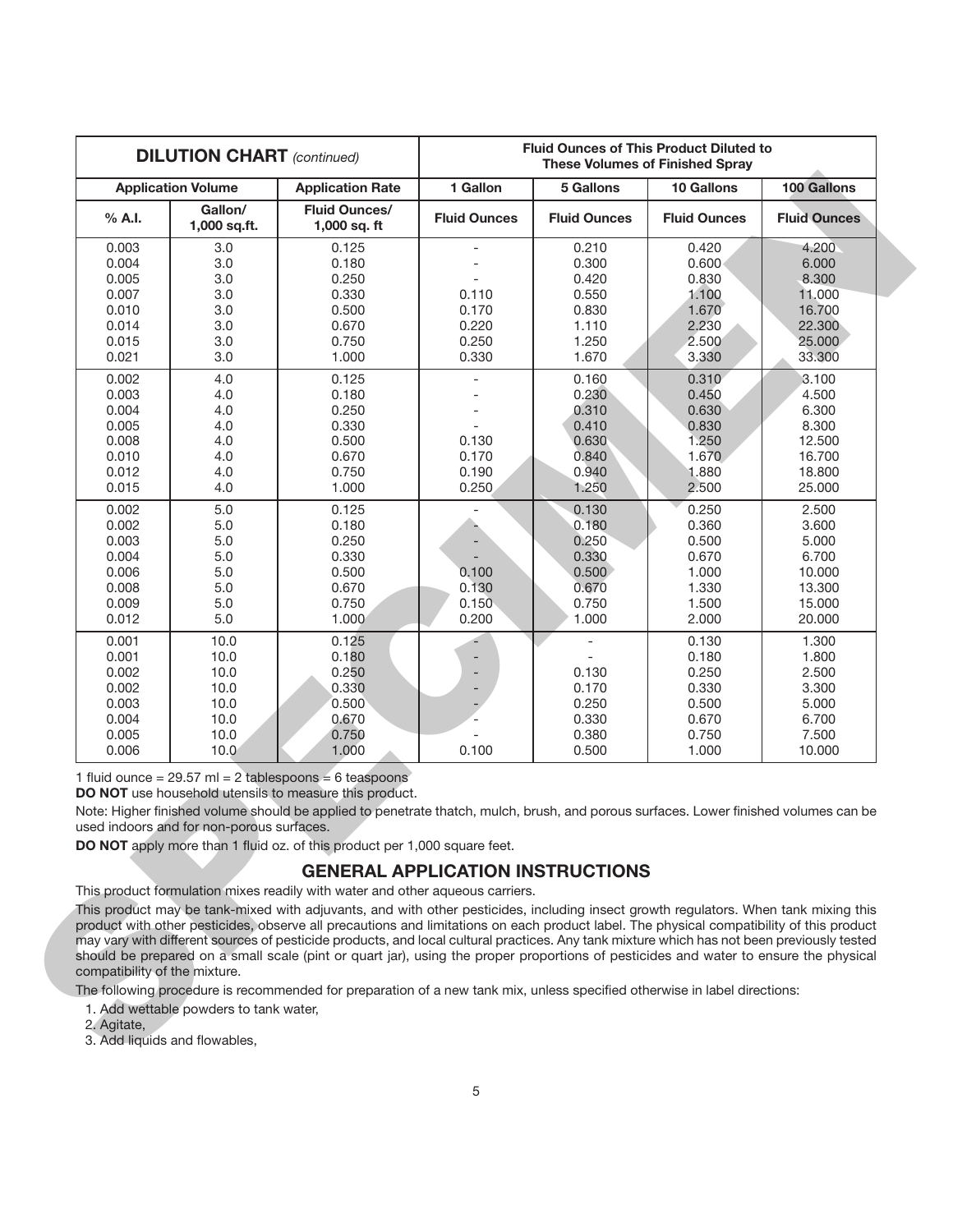4. Agitate,

5. Add emulsifiable concentrates and,

6. Agitate.

If a mixture is found to be incompatible following this order of addition, try reversing the order of addition, or increase the volume of water.

**Note:** If the tank-mixture is found to be compatible after increasing the amount of water, then the sprayer will need to be recalibrated for a higher volume application. **DO NOT** allow tank mix to stand overnight.

**Formula for Determining the Active Ingredient Content of the Finished Spray Mixture:** The following formula may be used to determine the percent active ingredient that is in the spray tank after mixing this product:

# **(7.9)(Fluid oz. of this product added to tank) <sup>=</sup> Percent Active Ingredient in spray mix (Gallons of Finished spray mix)(128)**

# **APPLICATION DIRECTIONS**

#### **ANT CONTROL**

**Nuisance Ants Indoors:** For best results, locate and treat ant nests. Dilute 0.5 to 1.0 fluid oz. of this product per gallon of water and apply at the rate of one gallon of dilution per 1,000 square feet as a surface, crack and crevice or spot treatment to areas where ants have been observed or are expected to forage. These areas include, baseboards, in and behind cabinets, under and behind dishwashers, furnaces, refrigerators, sinks and stoves, around pipes, cracks and crevices and in corners. Particular attention should be given to treating entry points into the home or premises such as around doors and windows. When using this product in combination with baits, apply this product as instructed, and use baits in other areas that have not been treated with this product.

**Nuisance Ants Outdoors:** For best results, locate and treat ant nests. Apply this product to ant trails around doors and windows and other places where ants have been observed or are expected to forage. Apply a perimeter treatment using either low or high volume applications described in the "Pest Control on Outside Surfaces and Around Buildings" section of this label. The higher dilutions and/or application volumes, as well as more frequent applications, may be necessary when treating concrete surfaces for ant control. The following procedures must be followed to help achieve maximum control of the pest:

- 1. Treat non-porous surfaces only in areas protected from rainfall and spray from sprinklers with low volume applications using 0.5 to 1.0 fluid oz. of this product per gallon of water and applying this dilution at the rate of one gallon per 1,000 square feet.
- 2. Treat porous surfaces and vegetation with high volume applications (usually 5 to 10 finished gallons per 1,000 square feet) using dilutions that are calculated to deliver 0.5 to 1.0 fluid oz. of this product per 1,000 square feet (refer to the Dilution Chart).
- 3. For maximum residual control, dilute 0.5 to 1.0 fluid oz. of this product per gallon of water and apply at a rate of up to 10 gallons of dilution per 1,000 square feet.

**Carpenter Ants Indoors:** Dilute 0.5 to 1.0 fluid oz. of this product per gallon of water and apply at the rate of one gallon of dilution per 1,000 square feet as a general surface, crack and crevice or spot treatment to areas where carpenter ants have been observed or are expected to forage. These areas include, but are not limited to, baseboards, in and behind cabinets, under and behind dishwashers, furnaces, refrigerators, sinks and stoves, around pipes, cracks and crevices and in corners. Particular attention should be given to treating entry points into the home or premises such as around doors and windows. When using this product in combination with baits, apply this product as instructed, and use baits in other areas that have not been treated with this product. s where the total basic computer bideal option in the set of addition, by several the order of addition, or homes after shown of a<br>sign water the total basic computer and the system and the system and test in the system a

**Carpenter Ants Outdoors:** Apply this product to carpenter ant trails around doors and windows and other places where carpenter ants have been observed or are expected to forage. For best results, locate and treat carpenter ant nests. Apply a perimeter treatment using either low or high volume applications described in the "Pest Control on Outside Surfaces and Around Buildings" section of this label. The higher dilutions and/or application volumes, as well as more frequent applications, may be necessary when treating concrete surfaces for carpenter ant control. The following procedures must be followed to help achieve maximum control of the pest:

- 1. Treat non-porous surfaces only in areas protected from rainfall and spray from sprinklers with low volume applications using 0.5 to 1.0 fluid oz. of this product per gallon of water and applying this dilution at the rate of one gallon per 1,000 square feet.
- 2. Treat the trunks of trees that have carpenter ant trails, or upon which carpenter ants are foraging, using 0.5 to 1.0 fluid oz. of this product per gallon of water and applying this dilution to thoroughly wet the bark from the base of the tree to as high as possible on the trunk.
- 3. Treat porous surfaces and vegetation with high volume applications (usually 5 to 10 finished gallons per 1,000 square feet) using dilutions that are calculated to deliver 0.5 to 1.0 fluid oz. of this product per 1,000 square feet (refer to the Dilution Chart).
- 4. For maximum residual control, dilute 1.0 fluid oz. of this product per gallon of water and apply at a rate of up to 10 gallons of dilution per 1,000 square feet.
	- To protect firewood from carpenter ants (and termites), dilute 1.0 fluid oz. of this product per gallon of water and apply to the soil beneath where the firewood will be stacked at the rate of one gallon of dilution per 8 square feet.
	- For woodpiles and stored lumber apply a 0.06% dilution. Use a hose-end sprayer or sprinkling can to deliver a coarse drenching spray. Treated wood can be burned or used for lumber one month after treatment. **DO NOT** use in structures.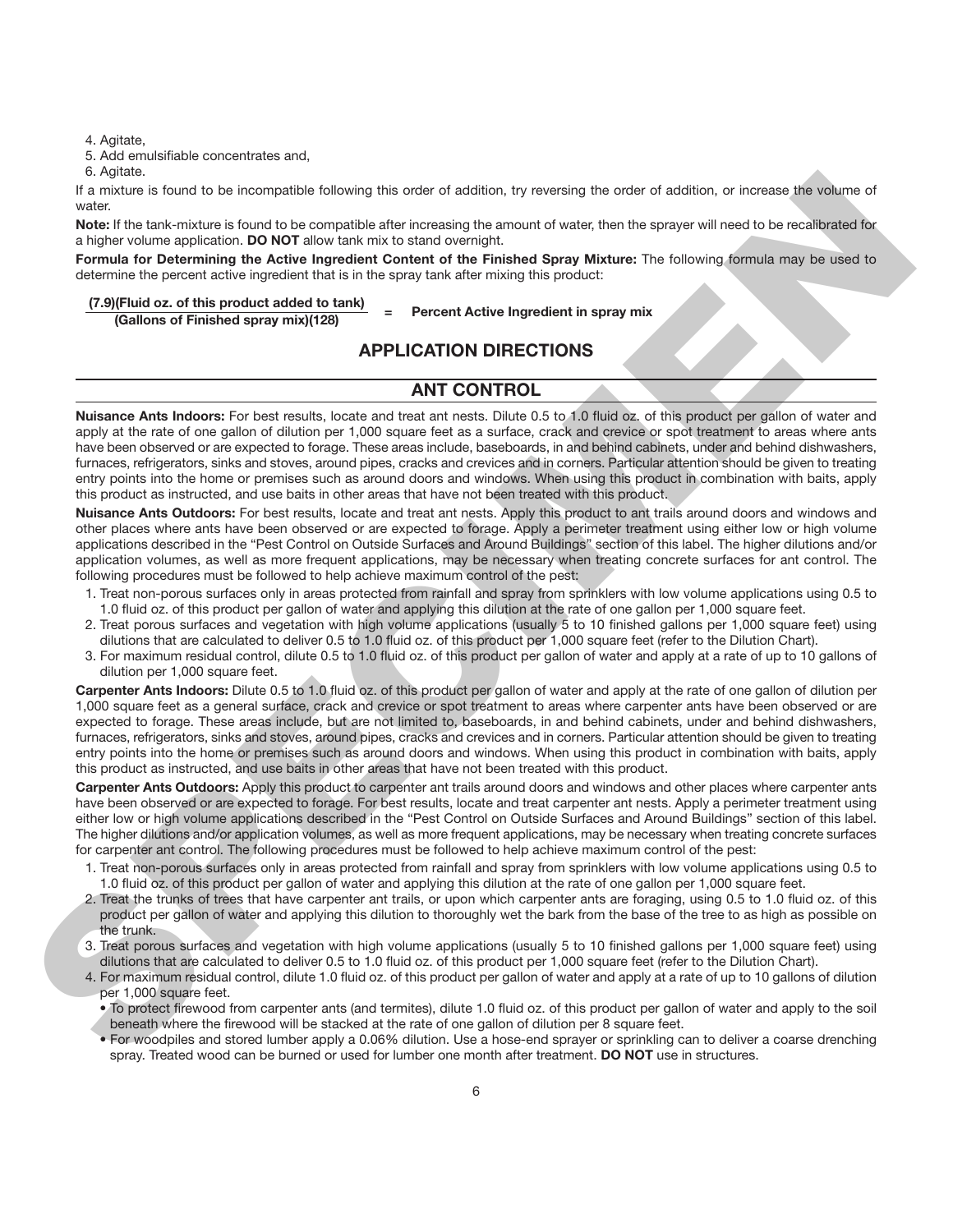**For Ant and Fire Ant Mounds:** Control is optimized by combining broadcast applications that will control foraging workers and newly mated fly-in queens with mound drenches that will control existing colonies. If the soil is not moist, then irrigate before application or use a high volume application. Apply broadcast treatments of 0.5 to 1.0 fluid oz. per 1,000 square feet. Use enough finished volume to penetrate thatch or sod. Treat mounds by applying 1.0 fluid oz. of this product per mound in 1 .0 to 2.0 gallons water by sprinkling the mound until it is wet and treat 3 feet out around the mound. Use the higher volume for mounds larger than 12". Treat mounds with sufficient force to break their apex and allow the insecticide solution to flow into ant tunnels. For best results, apply in cool weather (65 - 80ºF) or in early morning or late evening hours.

#### **PEST CONTROL ON OUTSIDE SURFACES AND AROUND BUILDINGS**

|                                                                          | - 80°F) or in early morning or late evening hours.                                                                                                                                                                                                                                                                                                                                                                                                                                                                                                                                                                                                                                                                                                                                                                                                                                                                                                                                                                                                                                                                                                                                                                                                                                                                                                                                                                                                                                                                                                                                                                                                                                                                                                                                                                                                                                                                                                                                                                                                                                                                                                                                                                                                                                                                                                                                                                                                                                                                                                                                                                                                                                                       |                                      |                                      |                                                                                    |                                       |
|--------------------------------------------------------------------------|----------------------------------------------------------------------------------------------------------------------------------------------------------------------------------------------------------------------------------------------------------------------------------------------------------------------------------------------------------------------------------------------------------------------------------------------------------------------------------------------------------------------------------------------------------------------------------------------------------------------------------------------------------------------------------------------------------------------------------------------------------------------------------------------------------------------------------------------------------------------------------------------------------------------------------------------------------------------------------------------------------------------------------------------------------------------------------------------------------------------------------------------------------------------------------------------------------------------------------------------------------------------------------------------------------------------------------------------------------------------------------------------------------------------------------------------------------------------------------------------------------------------------------------------------------------------------------------------------------------------------------------------------------------------------------------------------------------------------------------------------------------------------------------------------------------------------------------------------------------------------------------------------------------------------------------------------------------------------------------------------------------------------------------------------------------------------------------------------------------------------------------------------------------------------------------------------------------------------------------------------------------------------------------------------------------------------------------------------------------------------------------------------------------------------------------------------------------------------------------------------------------------------------------------------------------------------------------------------------------------------------------------------------------------------------------------------------|--------------------------------------|--------------------------------------|------------------------------------------------------------------------------------|---------------------------------------|
|                                                                          | PEST CONTROL ON OUTSIDE SURFACES AND AROUND BUILDINGS                                                                                                                                                                                                                                                                                                                                                                                                                                                                                                                                                                                                                                                                                                                                                                                                                                                                                                                                                                                                                                                                                                                                                                                                                                                                                                                                                                                                                                                                                                                                                                                                                                                                                                                                                                                                                                                                                                                                                                                                                                                                                                                                                                                                                                                                                                                                                                                                                                                                                                                                                                                                                                                    |                                      |                                      |                                                                                    |                                       |
| Yellow Jackets.                                                          | For control of Ants, Armyworms, Bees, Beetles <sup>1</sup> , Biting Flies, Boxelder Bugs, Carpenter Ants, Centipedes, Chiggers, Chinch Bugs,<br>Cicadas, Clover Mites, Crickets, Cutworms, Dichondra Flea Beetles, Earwigs, Elm Leaf Beetles, Fire Ants, Firebrats, Fleas, Flies, Gnats,<br>Grasshoppers, Hornets, Japanese Beetles <sup>1</sup> , Lady Beetles, Midges, Millipedes, Mosquitoes, Moths, Roaches (including Cockroaches),<br>Scorpions, Silverfish, Sod Webworms, Sowbugs (Pillbugs), Spider Mites, Spiders (including Black Widow, Brown Recluse and Hobo<br>Spiders), Springtails, Stink Bugs (including Brown Marmorated), Ticks (including Brown Dog Ticks), Vinegar (Fruit) Flies, Wasps, and                                                                                                                                                                                                                                                                                                                                                                                                                                                                                                                                                                                                                                                                                                                                                                                                                                                                                                                                                                                                                                                                                                                                                                                                                                                                                                                                                                                                                                                                                                                                                                                                                                                                                                                                                                                                                                                                                                                                                                                        |                                      |                                      |                                                                                    |                                       |
| <sup>1</sup> – Not for use in California.                                |                                                                                                                                                                                                                                                                                                                                                                                                                                                                                                                                                                                                                                                                                                                                                                                                                                                                                                                                                                                                                                                                                                                                                                                                                                                                                                                                                                                                                                                                                                                                                                                                                                                                                                                                                                                                                                                                                                                                                                                                                                                                                                                                                                                                                                                                                                                                                                                                                                                                                                                                                                                                                                                                                                          |                                      |                                      |                                                                                    |                                       |
| driveways or sidewalks that drain into streets).<br>drain into streets). | Apply this product using a 0.02% to 0.06% dilution as a residual spray to outside surfaces of buildings including, but not limited to,<br>exterior siding, foundations, porches, window frames, eaves, patios, garages, refuse dumps, lawns such as grass areas adjacent or<br>around private homes, duplexes, townhouses, condominiums, house trailers, apartment complexes, carports, garages, fence lines,<br>storage sheds, barns, and other residential and non-commercial structures, soil, trunks of woody ornamentals and other areas where<br>pests congregate or have been seen. DO NOT apply more than 1.0 fluid oz. of this product per 1,000 square feet. (Refer to the Dilution<br>Chart.) Higher application volumes may be used to obtain the desired coverage of dense vegetation or landscaping materials.<br>Follow Additional Application Restrictions for Residential Outdoor Surface and Space Sprays under DIRECTIONS FOR USE.<br>Applications to vertical exterior surfaces (e.g., foundations) are permitted to a maximum height of 3 feet from ground level.<br>Sections of vertical exterior surfaces that abut non-porous horizontal surfaces can only be treated if either 1) these sections are protected<br>from rainfall and spray from sprinklers, or 2) they do not drain into a sewer, storm drain, or curbside gutter (e.g. not to sections that abut<br>Mixing Directions: For 0.02% dilution, mix 0.33 fluid oz. of this product per gallon of water. For 0.06% dilution, mix 1.0 fluid oz. of this<br>product per gallon of water (1 fluid oz. = 2 tablespoons). DO NOT use household utensils to measure this product. Use the higher rate<br>for heavy pest infestation, quicker knockdown or longer residual control. Retreatment may be necessary to achieve and/or maintain<br>control during periods of high pest pressure. Repeat application is necessary only if there are signs of renewed insect activity. Repeat<br>application should be limited to no more than once per seven days.<br>Perimeter Treatment: Apply to a band of soil and vegetation 6 to 10 feet wide around and adjacent to the structure. Also, treat the foundation<br>of the structure to a height of 2 to 3 feet. Apply 0.33 to 1.0 fluid oz. of this product per 1,000 square feet in sufficient water to provide<br>adequate coverage (refer to Perimeter Application Dilution Chart).<br>For sections of foundation that abut non-porous horizontal surfaces, the treated areas must be protected from rainfall and spray from<br>sprinklers or they do not drain into a sewer, storm drain, or curbside gutter (e.g. not to sections that abut driveways or sidewalks that |                                      |                                      |                                                                                    |                                       |
|                                                                          |                                                                                                                                                                                                                                                                                                                                                                                                                                                                                                                                                                                                                                                                                                                                                                                                                                                                                                                                                                                                                                                                                                                                                                                                                                                                                                                                                                                                                                                                                                                                                                                                                                                                                                                                                                                                                                                                                                                                                                                                                                                                                                                                                                                                                                                                                                                                                                                                                                                                                                                                                                                                                                                                                                          |                                      |                                      |                                                                                    |                                       |
|                                                                          |                                                                                                                                                                                                                                                                                                                                                                                                                                                                                                                                                                                                                                                                                                                                                                                                                                                                                                                                                                                                                                                                                                                                                                                                                                                                                                                                                                                                                                                                                                                                                                                                                                                                                                                                                                                                                                                                                                                                                                                                                                                                                                                                                                                                                                                                                                                                                                                                                                                                                                                                                                                                                                                                                                          |                                      |                                      |                                                                                    |                                       |
| <b>Application</b>                                                       | <b>Application Rate:</b>                                                                                                                                                                                                                                                                                                                                                                                                                                                                                                                                                                                                                                                                                                                                                                                                                                                                                                                                                                                                                                                                                                                                                                                                                                                                                                                                                                                                                                                                                                                                                                                                                                                                                                                                                                                                                                                                                                                                                                                                                                                                                                                                                                                                                                                                                                                                                                                                                                                                                                                                                                                                                                                                                 |                                      | PERIMETER APPLICATION DILUTION CHART | Fluid Ounces* of This Product Diluted to these<br><b>Volumes of Finished Spray</b> |                                       |
| <b>Volume: Gallons</b><br>per 1,000 sq. ft.                              | <b>Fluid Ounces per</b><br>1,000 sq. ft.                                                                                                                                                                                                                                                                                                                                                                                                                                                                                                                                                                                                                                                                                                                                                                                                                                                                                                                                                                                                                                                                                                                                                                                                                                                                                                                                                                                                                                                                                                                                                                                                                                                                                                                                                                                                                                                                                                                                                                                                                                                                                                                                                                                                                                                                                                                                                                                                                                                                                                                                                                                                                                                                 | 1 gallon                             | 5 gallons                            | 10 gallons                                                                         | 100 gallons                           |
| $\mathbf{1}$                                                             | 0.33<br>0.50<br>0.67<br>0.75<br>1.00                                                                                                                                                                                                                                                                                                                                                                                                                                                                                                                                                                                                                                                                                                                                                                                                                                                                                                                                                                                                                                                                                                                                                                                                                                                                                                                                                                                                                                                                                                                                                                                                                                                                                                                                                                                                                                                                                                                                                                                                                                                                                                                                                                                                                                                                                                                                                                                                                                                                                                                                                                                                                                                                     | 0.33<br>0.50<br>0.67<br>0.75<br>1.00 | 1.67<br>2.50<br>3.33<br>3.75<br>5.00 | 3.33<br>5.00<br>6.67<br>7.50<br>10.00                                              | 33.3<br>50.0<br>66.7<br>75.0<br>100.0 |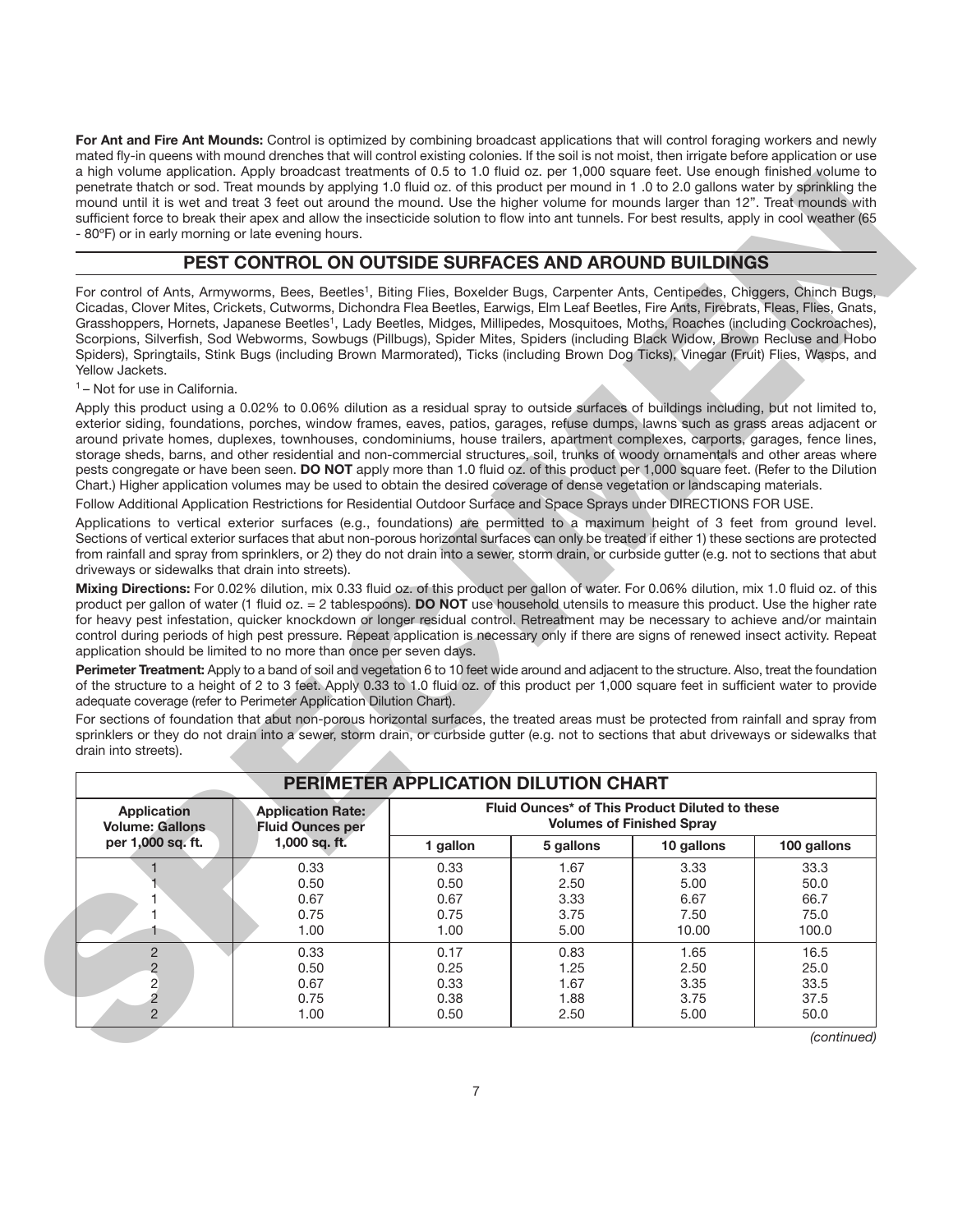|                                                | Fluid Ounces* of This Product Diluted to these<br><b>Application</b><br><b>Application Rate:</b><br><b>Volumes of Finished Spray</b><br><b>Volume: Gallons</b><br><b>Fluid Ounces per</b>                                                                                                                                                                                                                                                                                                                                                                                                                                                                                                                                                                                                                                                                                                                                                                                                                                                                                                                                                                                                                                                                                                                                                                                                                                                                                                                                                                                                                                                                                                                                                                                                                                                                                                                                                                                                                                                                                                                                                                     |                          |           |            |             |
|------------------------------------------------|---------------------------------------------------------------------------------------------------------------------------------------------------------------------------------------------------------------------------------------------------------------------------------------------------------------------------------------------------------------------------------------------------------------------------------------------------------------------------------------------------------------------------------------------------------------------------------------------------------------------------------------------------------------------------------------------------------------------------------------------------------------------------------------------------------------------------------------------------------------------------------------------------------------------------------------------------------------------------------------------------------------------------------------------------------------------------------------------------------------------------------------------------------------------------------------------------------------------------------------------------------------------------------------------------------------------------------------------------------------------------------------------------------------------------------------------------------------------------------------------------------------------------------------------------------------------------------------------------------------------------------------------------------------------------------------------------------------------------------------------------------------------------------------------------------------------------------------------------------------------------------------------------------------------------------------------------------------------------------------------------------------------------------------------------------------------------------------------------------------------------------------------------------------|--------------------------|-----------|------------|-------------|
| per 1,000 sq. ft.                              | 1,000 sq. ft.                                                                                                                                                                                                                                                                                                                                                                                                                                                                                                                                                                                                                                                                                                                                                                                                                                                                                                                                                                                                                                                                                                                                                                                                                                                                                                                                                                                                                                                                                                                                                                                                                                                                                                                                                                                                                                                                                                                                                                                                                                                                                                                                                 | 1 gallon                 | 5 gallons | 10 gallons | 100 gallons |
| 3                                              | 0.33                                                                                                                                                                                                                                                                                                                                                                                                                                                                                                                                                                                                                                                                                                                                                                                                                                                                                                                                                                                                                                                                                                                                                                                                                                                                                                                                                                                                                                                                                                                                                                                                                                                                                                                                                                                                                                                                                                                                                                                                                                                                                                                                                          | 0.11                     | 0.55      | 1.10       | 11.0        |
| 3                                              | 0.50                                                                                                                                                                                                                                                                                                                                                                                                                                                                                                                                                                                                                                                                                                                                                                                                                                                                                                                                                                                                                                                                                                                                                                                                                                                                                                                                                                                                                                                                                                                                                                                                                                                                                                                                                                                                                                                                                                                                                                                                                                                                                                                                                          | 0.17                     | 0.83      | 1.67       | 16.7        |
| 3                                              | 0.67                                                                                                                                                                                                                                                                                                                                                                                                                                                                                                                                                                                                                                                                                                                                                                                                                                                                                                                                                                                                                                                                                                                                                                                                                                                                                                                                                                                                                                                                                                                                                                                                                                                                                                                                                                                                                                                                                                                                                                                                                                                                                                                                                          | 0.22                     | 1.11      | 2.23       | 22.3        |
| 3                                              | 0.75                                                                                                                                                                                                                                                                                                                                                                                                                                                                                                                                                                                                                                                                                                                                                                                                                                                                                                                                                                                                                                                                                                                                                                                                                                                                                                                                                                                                                                                                                                                                                                                                                                                                                                                                                                                                                                                                                                                                                                                                                                                                                                                                                          | 0.25                     | 1.25      | 2.50       | 25.0        |
| 3                                              | 1.00                                                                                                                                                                                                                                                                                                                                                                                                                                                                                                                                                                                                                                                                                                                                                                                                                                                                                                                                                                                                                                                                                                                                                                                                                                                                                                                                                                                                                                                                                                                                                                                                                                                                                                                                                                                                                                                                                                                                                                                                                                                                                                                                                          | 0.33                     | 1.67      | 3.33       | 33.3        |
| 4                                              | 0.33                                                                                                                                                                                                                                                                                                                                                                                                                                                                                                                                                                                                                                                                                                                                                                                                                                                                                                                                                                                                                                                                                                                                                                                                                                                                                                                                                                                                                                                                                                                                                                                                                                                                                                                                                                                                                                                                                                                                                                                                                                                                                                                                                          | $\overline{\phantom{0}}$ | 0.41      | 0.83       | 8.3         |
| 4                                              | 0.50                                                                                                                                                                                                                                                                                                                                                                                                                                                                                                                                                                                                                                                                                                                                                                                                                                                                                                                                                                                                                                                                                                                                                                                                                                                                                                                                                                                                                                                                                                                                                                                                                                                                                                                                                                                                                                                                                                                                                                                                                                                                                                                                                          | 0.13                     | 0.63      | 1.25       | 12.5        |
| 4                                              | 0.67                                                                                                                                                                                                                                                                                                                                                                                                                                                                                                                                                                                                                                                                                                                                                                                                                                                                                                                                                                                                                                                                                                                                                                                                                                                                                                                                                                                                                                                                                                                                                                                                                                                                                                                                                                                                                                                                                                                                                                                                                                                                                                                                                          | 0.17                     | 0.84      | 1.67       | 16.7        |
| 4                                              | 0.75                                                                                                                                                                                                                                                                                                                                                                                                                                                                                                                                                                                                                                                                                                                                                                                                                                                                                                                                                                                                                                                                                                                                                                                                                                                                                                                                                                                                                                                                                                                                                                                                                                                                                                                                                                                                                                                                                                                                                                                                                                                                                                                                                          | 0.19                     | 0.94      | 1.88       | 18.8        |
| 4                                              | 1.00                                                                                                                                                                                                                                                                                                                                                                                                                                                                                                                                                                                                                                                                                                                                                                                                                                                                                                                                                                                                                                                                                                                                                                                                                                                                                                                                                                                                                                                                                                                                                                                                                                                                                                                                                                                                                                                                                                                                                                                                                                                                                                                                                          | 0.25                     | 1.25      | 2.50       | 25.0        |
| $\mathbf 5$                                    | 0.33                                                                                                                                                                                                                                                                                                                                                                                                                                                                                                                                                                                                                                                                                                                                                                                                                                                                                                                                                                                                                                                                                                                                                                                                                                                                                                                                                                                                                                                                                                                                                                                                                                                                                                                                                                                                                                                                                                                                                                                                                                                                                                                                                          |                          | 0.33      | 0.67       | 6.7         |
| 5                                              | 0.50                                                                                                                                                                                                                                                                                                                                                                                                                                                                                                                                                                                                                                                                                                                                                                                                                                                                                                                                                                                                                                                                                                                                                                                                                                                                                                                                                                                                                                                                                                                                                                                                                                                                                                                                                                                                                                                                                                                                                                                                                                                                                                                                                          | 0.10                     | 0.50      | 1.00       | 10.0        |
| 5                                              | 0.67                                                                                                                                                                                                                                                                                                                                                                                                                                                                                                                                                                                                                                                                                                                                                                                                                                                                                                                                                                                                                                                                                                                                                                                                                                                                                                                                                                                                                                                                                                                                                                                                                                                                                                                                                                                                                                                                                                                                                                                                                                                                                                                                                          | 0.13                     | 0.67      | 1.33       | 13.3        |
| 5                                              | 0.75                                                                                                                                                                                                                                                                                                                                                                                                                                                                                                                                                                                                                                                                                                                                                                                                                                                                                                                                                                                                                                                                                                                                                                                                                                                                                                                                                                                                                                                                                                                                                                                                                                                                                                                                                                                                                                                                                                                                                                                                                                                                                                                                                          | 0.15                     | 0.75      | 1.50       | 15.0        |
| 5                                              | 1.00                                                                                                                                                                                                                                                                                                                                                                                                                                                                                                                                                                                                                                                                                                                                                                                                                                                                                                                                                                                                                                                                                                                                                                                                                                                                                                                                                                                                                                                                                                                                                                                                                                                                                                                                                                                                                                                                                                                                                                                                                                                                                                                                                          | 0.20                     | 1.00      | 2.00       | 20.0        |
| 10                                             | 0.33                                                                                                                                                                                                                                                                                                                                                                                                                                                                                                                                                                                                                                                                                                                                                                                                                                                                                                                                                                                                                                                                                                                                                                                                                                                                                                                                                                                                                                                                                                                                                                                                                                                                                                                                                                                                                                                                                                                                                                                                                                                                                                                                                          |                          | 0.17      | 0.33       | 3.3         |
| 10                                             | 0.50                                                                                                                                                                                                                                                                                                                                                                                                                                                                                                                                                                                                                                                                                                                                                                                                                                                                                                                                                                                                                                                                                                                                                                                                                                                                                                                                                                                                                                                                                                                                                                                                                                                                                                                                                                                                                                                                                                                                                                                                                                                                                                                                                          |                          | 0.25      | 0.50       | 5.0         |
| 10                                             | 0.67                                                                                                                                                                                                                                                                                                                                                                                                                                                                                                                                                                                                                                                                                                                                                                                                                                                                                                                                                                                                                                                                                                                                                                                                                                                                                                                                                                                                                                                                                                                                                                                                                                                                                                                                                                                                                                                                                                                                                                                                                                                                                                                                                          |                          | 0.33      | 0.67       | 6.7         |
| 10                                             | 0.75                                                                                                                                                                                                                                                                                                                                                                                                                                                                                                                                                                                                                                                                                                                                                                                                                                                                                                                                                                                                                                                                                                                                                                                                                                                                                                                                                                                                                                                                                                                                                                                                                                                                                                                                                                                                                                                                                                                                                                                                                                                                                                                                                          |                          | 0.38      | 0.75       | 7.5         |
| 10                                             | 1.00                                                                                                                                                                                                                                                                                                                                                                                                                                                                                                                                                                                                                                                                                                                                                                                                                                                                                                                                                                                                                                                                                                                                                                                                                                                                                                                                                                                                                                                                                                                                                                                                                                                                                                                                                                                                                                                                                                                                                                                                                                                                                                                                                          | 0.10                     | 0.50      | 1.00       | 10.0        |
| *To convert to milliliters, multiply by 29.57. | 1 fluid oz. = $29.57$ ml = 2 tablespoons = 6 teaspoons.<br><b>DO NOT</b> use household utensils to measure this product.                                                                                                                                                                                                                                                                                                                                                                                                                                                                                                                                                                                                                                                                                                                                                                                                                                                                                                                                                                                                                                                                                                                                                                                                                                                                                                                                                                                                                                                                                                                                                                                                                                                                                                                                                                                                                                                                                                                                                                                                                                      |                          |           |            |             |
| recreational areas and athletic fields.        | To control adult mosquitoes on residential, institutional, public, commercial and industrial buildings, and lawns, ornamentals, parks,                                                                                                                                                                                                                                                                                                                                                                                                                                                                                                                                                                                                                                                                                                                                                                                                                                                                                                                                                                                                                                                                                                                                                                                                                                                                                                                                                                                                                                                                                                                                                                                                                                                                                                                                                                                                                                                                                                                                                                                                                        | <b>MOSQUITO CONTROL</b>  |           |            |             |
| encephalitis).                                 | Apply this product for mosquito control at an application rate of 0.33 to 1.0 fluid oz. of this product per gallon of water (0.07 to 0.22 lbs<br>bifenthrin/acre), and apply at the rate of one gallon of dilution per 1,000 square feet as a general spray (refer to the Ornamental or<br>Perimeter Application Dilution Chart). Use the high rate for residual control of mosquitoes. Use this product for control of urban mosquitoes<br>that may potentially transmit malaria and arboviruses (West Nile fever, dengue fever, Eastern equine encephalitis, and St. Louis<br>Apply as a residual spray to outside surfaces of buildings including but not limited to, exterior siding, foundations, porches, window<br>frames, eaves, patios, garages, refuse dumps, lawns such as grass areas adjacent to or around private homes, duplexes, townhouses,<br>condominiums, house trailers, apartment complexes, carports, fence lines, storage sheds, barns, and other commercial, residential and<br>non-commercial structures, soil, trunk of woody ornamentals, trees, shrubs, ground cover, bedding plants, foliage plants, flowers, non-<br>bearing fruit and nut trees urban areas, parks, campsites, athletic fields, playgrounds, recreational and overgrown waste areas, roadsides<br>and other areas where mosquitoes are found. This product may also be applied to non-bearing crops or perennial crops that will not<br>produce harvestable raw agricultural commodities during the season of application.<br>Use the high rate for heavy pest infestation, quicker knockdown, or longer residual control. Retreatment may be necessary to achieve<br>and/or maintain control during periods of high pest pressure, or if there are signs of renewed insect activity. For the lower use rates,<br>repeat application should be limited to no more than once per sever days. For the high use rate of 1.0 fluid oz. of this product per gallon<br>of water. DO NOT apply more than once per four weeks.<br>Apply with a hand-held and back pack sprayers or mist blowers, ground sprayers, power sprayers, truck mounted hydraulic sprayers or |                          |           |            |             |
|                                                | mist blowers. DO NOT apply by air or with hand held or truck mounted cold aerosol ULV sprayers and thermal fogging devices. For best<br>results apply when the mosquitoes are most active. Application during the cooler hours of the night or early mornings is recommended.<br>DO NOT apply more than 0.1 fluid oz. of this product per 1,000 square feet (equivalent to 0.22 lbs. bifenthrin/acre) per application.<br>DO NOT apply when wind speed exceed 10 MPH.                                                                                                                                                                                                                                                                                                                                                                                                                                                                                                                                                                                                                                                                                                                                                                                                                                                                                                                                                                                                                                                                                                                                                                                                                                                                                                                                                                                                                                                                                                                                                                                                                                                                                         |                          |           |            |             |

# **MOSQUITO CONTROL**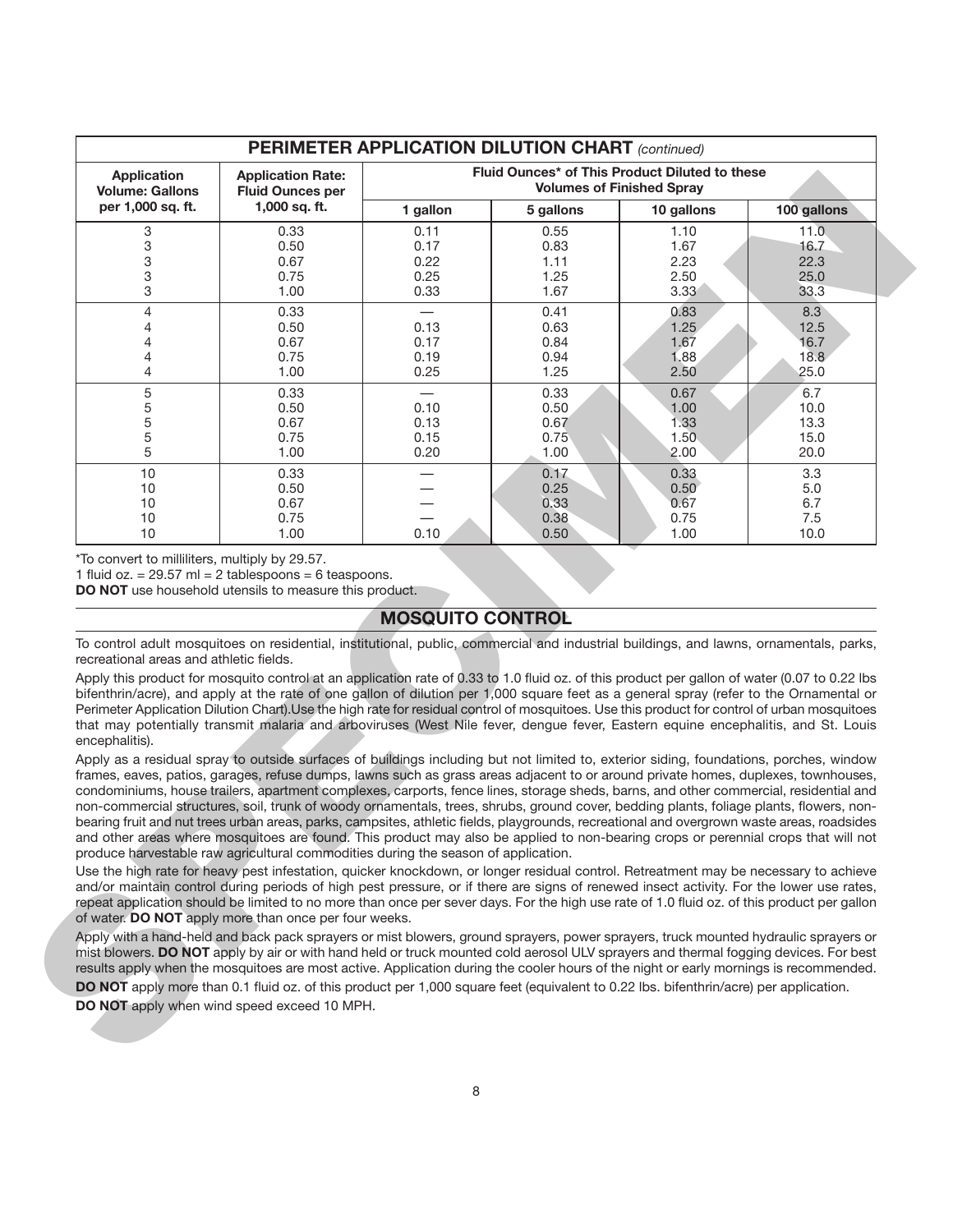#### **INDOOR USE**

For control of Ants, Bees, Bedbugs, Beetles, Biting Flies, Boxelder Bugs, Carpenter Ants, Centipedes, Cicadas, Cockroaches, Crickets, Earwigs, Firebrats, Fleas, Flies, Gnats, Millipedes, Mosquitoes, Moths, Scorpions, Silverfish, Sowbugs (Pillbugs), Spider Mites, Spiders (including Black Widow, Brown Recluse and Hobo Spiders), Springtails, Stink Bugs (including Brown Marmorated), Ticks (including Brown Dog Ticks), Vinegar (Fruit) Flies, and Wasps.

In the home, all food processing surfaces and utensils should be covered during treatment or thoroughly washed before use. Exposed food should be covered or removed.

Use a 0.02% to 0.06% dilution (0.33 to 1.0 fluid oz. per gallon of water) for residual pest control in buildings and structures and on modes of transport. Apply either as a crack and crevice, pinstream, spot, coarse, low pressure spray (25 p.s.i. or less) or with a paint brush.

Apply as a coarse, low pressure, crack and crevice or spot spray to areas where pests hide, such as baseboards, comers, storage areas, closets, around water pipes, doors and windows, attics and eaves, behind and under refrigerators, cabinets, sinks, furnaces, stoves, the underside of shelves, drawers and similar areas. **DO NOT** use as a space spray. Pay particular attention to cracks and crevices.

**Mixing Directions:** See mixing directions in "Pest Control on Outside Surfaces and Around Buildings" Section.

This product is to be diluted with water for spray or brush application. Fill sprayer with the desired volume of water and add this product. Close and shake before use in order to insure proper mixing. Mix only the amount of solution needed for the application. Retreatment may be necessary to achieve and/or maintain control during periods of high pest pressure. Repeat application is necessary only if there are signs of renewed insect activity. Limit repeat application to no more than once per seven days.

**Foam Applications:** This product may be converted to a foam and used to treat void spaces, floor drains (to sewers) or as a spot treatment on vertical or horizontal surfaces where visual marking of application is desired. Use of a foaming agent like Upgared™ amplifying foam, increases a.i. surface contact time on challenging surfaces and provides visual marking of the application.

**Bedbugs:** Thorough application should be made to crack and crevices where evidence of bedbugs occur. This includes bed frames, box springs, inside empty dressers and clothes closets and carpet edges, high and low wall moldings and wallpaper edges. **DO NOT** use this product on bed liners, pillows, mattresses or clothes. Remove all clothes and other articles from dressers or clothes closets before application. Allow all treated areas to thoroughly dry before use. No recommended for use as sole protection against bedbugs. If evidence of bedbugs if found in/on mattresses, use products approved for this use. From the main term in the state of the state of the state of the state of the state of the state of the state of the state of the state of the state of the state of the state of the state of the state of the state of the

Use a 0.06% dilution (1.0 fluid oz. per gallon of water) for residual pest control in buildings and structures and on modes of transport. Apply either as a crack and crevice, pinstream, spot, coarse, low pressure spray, (25 p.s.i. or less) or with a paint brush.

**Cockroaches, Crickets, Firebrats, Flies, Gnats, Moths, Mosquitoes, Scorpions, Silverfish, Spiders and Ticks:** Apply as a coarse, low pressure spray to areas where these pests hide, such as baseboards, corners, storage areas, closets, around water pipes, doors and windows, attics and eaves, behind and under refrigerators, cabinets, sinks, furnaces, and stoves, the underside of shelves, drawers and similar areas. Pay particular attention to cracks and crevices.

This product will provide up to 1 month residual control of house flies. Length of residual control is dependent upon rate and surface treated.

**Ants:** Apply to any trails, around doors and windows and other places where ants may be found.

**Fleas:** Apply as a course, low pressure spot or crack and crevice treatment to areas frequented by pets, such as under bedding, rugs, next to furniture. **DO NOT** apply dilutions of this product directly to pets. Treatment must be dry before pet re-entry. Vacuum prior to treatment.

This product will kill fleas for up to 3 months.

**Boxelder Bugs, Centipedes, Cicadas, Earwigs, Beetles, Millipedes, Pillbugs (Sowbugs), Springtails, and Stink Bugs (including Brown Marmorated):** Apply around doors and windows and other places where these pests may be found or where they may enter premises. Check damp areas and drains for pest access. Spray baseboards, storage areas and other locations.

**Spider Mites:** Treat houseplants thoroughly but **DO NOT** allow run off to occur. Make sure to treat underside of leaves.

**Bees, Wasps, Hornets, and Yellow-Jackets:** Apply a 0.06% dilution. Application should be made late in the evening when insects are at rest. Thoroughly spray nest and entrance and surrounding areas where insects alight. Spray liberally into hiding and breeding places, especially under attic rafters, contacting as many insects as possible. Retreatment may be necessary to achieve and/or maintain control during periods of high pest pressure. Repeat application is necessary only if there are signs of renewed insect activity.

**Important: DO NOT** apply dilution until location of heat pipes, ducts, water and sewer lines and electrical conduits are known and identified. Caution must be taken to avoid puncturing these structural elements. **DO NOT** apply into electrical fixtures, switches, or sockets.

In the home, all food processing surfaces and utensils in the treatment area should be covered during treatment or thoroughly washed before re-use. Remove pets, birds, and cover aquariums before spraying. **DO NOT** permit humans or pets to contact treated surfaces until the spray has dried.

During any overhead applications to overhead interior areas structures, cover surfaces below with plastic sheeting or similar materials. Wear protective clothing, unvented goggles, gloves and respirator, when applying to overhead areas or in poorly ventilated areas. Avoid touching sprayed surfaces until spray has completely dried.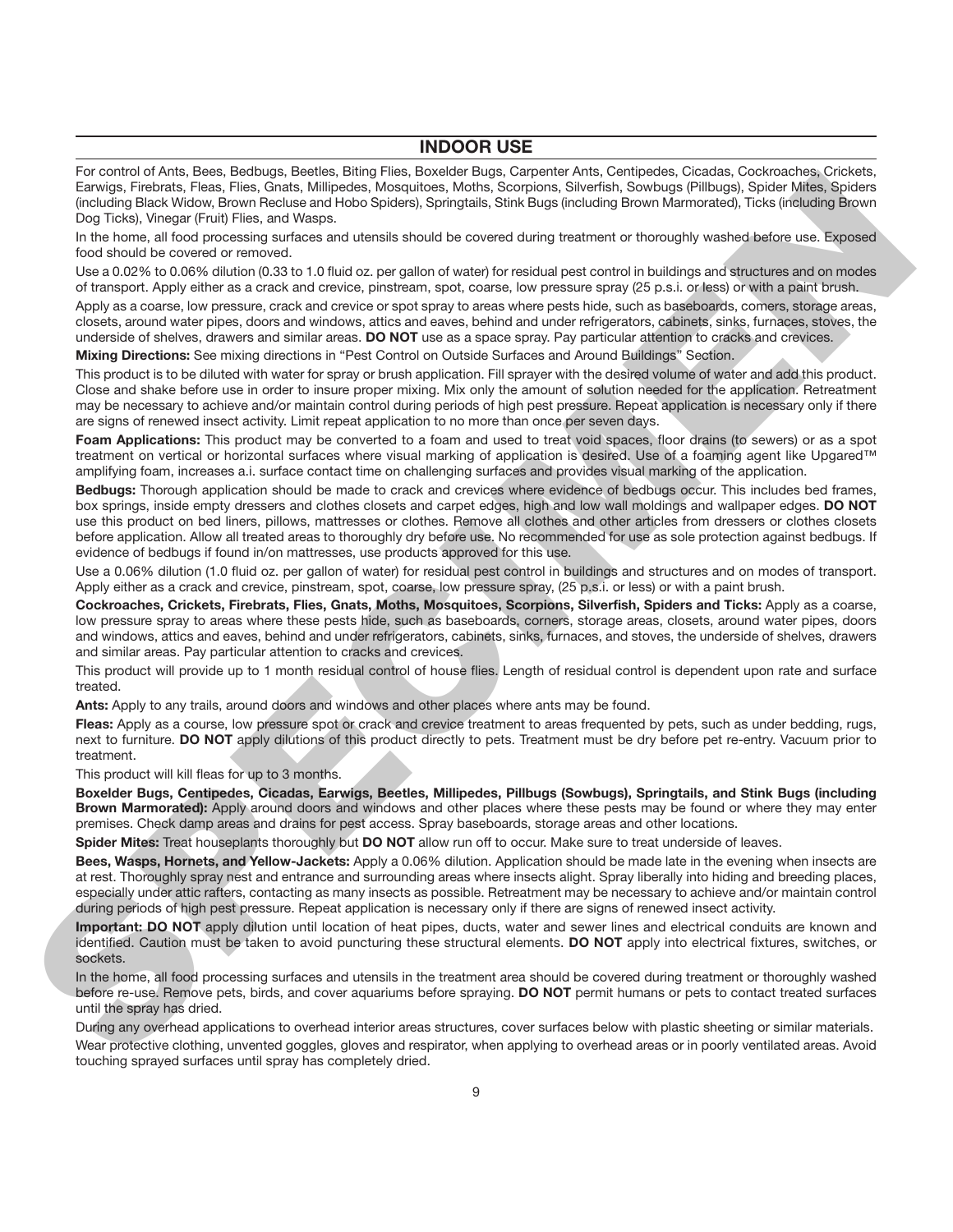#### **CONTROL OF STORED PRODUCTS**

This product may be used for control of stored products for pests including Indian Meal Moths, Rice Moths, Tobacco Moths, Flour Beetles, Lesser Grain Borers, Merchant Grain Beetles, Sawtoothed Grain Beetles, Grain Weevils, Warehouse Beetles, Cigarette Beetles, and Dermestid Beetles, Psocids, and other similar pests. Inspect and locate and remove infested food sources, remove or cover any food items or food serving dishes or utensils prior to treatment. Apply this product using a 0.02 to 0.06% dilution. Apply as a course, low pressure spray to areas where these pests hide, such as baseboards, corners, storage areas, closets, around water pipes, doors and windows, attics and eaves, behind and under refrigerators, cabinets, sinks, furnaces, and stoves, the underside of shelves, drawers and similar areas. Pay particular attention to cracks and crevices. **DO NOT** apply directly to food. SPECIAL AND CONTROLLED IMMULTEATED FROM DESCRIPTION TO THE CONTROLLED INTERFERING CONTROLLED IN THE CONTROLLED IN THE CONTROLLED IN THE CONTROLLED IN THE CONTROLLED INTERFERING CONTROLLED IN THE CONTROLLED IN THE CONTROLL

**Warehouses And Grocery/Pet Stores:** Dilutions of this product may be applied as a general surface, spot or crack and crevice treatment in food and nonfood storage warehouses and stores. Apply to all areas that may harbor pests, including under and between pallets, bins, and shelves. **DO NOT** apply directly to food, grain bins (interior), or animals.

#### **FOOD/FEED HANDLING ESTABLISHMENT APPLICATIONS**

Applications of this product are permitted in both food/feed and nonfood areas of food/feed handling establishments as a general surface, spot, or crack and crevice treatment.

Food/feed handling establishments are defined as places other than private residences in which exposed food/feed is held, processed, prepared or served. Included also are areas for receiving, storing, packing (canning, bottling, wrapping, boxing), preparing, edible waste storage and enclosed processing systems (mills, dairies, edible oils, syrups) of food. Serving areas where food is exposed and the facility is in operation are also considered food areas.

Permitted non-food areas of use include, garbage rooms, lavatories, floor drains (to sewers), entries and vestibules, offices, locker rooms, machine rooms, garages, mop closets and storage (after canning or bottling).

Permitted use sites include, but are not limited to: aircraft (**DO NOT** use in aircraft cabins), apartment buildings, bakeries, bottling facilities, breweries, buses, cafeterias, candy plants, canneries, dairy product processing plants, food manufacturing plants, food processing plants, food service establishments, granaries, grain mills, hospitals, hotels, industrial buildings, laboratories, meat/poultry/egg processing plants, mobile/motor homes, nursing homes, offices, railcars, restaurants, schools, ships, trailers, trucks, vessels, warehouses, and wineries.

**General Surface Application: DO NOT** use this application method in food/feed handling establishments when the facility is in operation or foods/feeds are exposed. **DO NOT** apply directly to food products. Cover or remove all food processing and/or handling equipment during application. After application in food processing plants, bakeries, cafeterias, and similar facilities, wash all equipment, benches, shelving and other surfaces which food will contact. Clean food handling or processing equipment and thoroughly rinse with clean fresh water. **DO NOT** apply this product to any animal feed, water, or watering equipment. **DO NOT** contaminate any animal feed, food, or water in and around livestock, poultry, or pet housing when making applications.

**Spot, Crack and Crevice Application:** Spot or crack and crevice applications may be made while the facility is in operation; however, food should be covered or removed from area being treated. **DO NOT** apply directly to food. For this application a "spot" will not exceed  $2$  feet<sup>2</sup>.

### **ANIMAL CONFINEMENT FACILITIES, LIVESTOCK PREMISES CONFINED ANIMAL FEEDING OPERATIONS AND KENNELS**

Controls pests of poultry/livestock facilities and kennels, including biting flies, filth-breeding flies, fleas, litter beetles, hide beetles, bedbugs, mites, and ticks. Apply as a general surface (including directed spray) and/or crack and crevice treatment. Control is enhanced when interior and exterior perimeter applications are made in and around the livestock, poultry, or pet housing structures. Normal cleaning practices of the structure also must be followed along with applications of this product to effectively control crawling and flying insect pests.

For occupied areas of poultry/livestock facilities and kennels, apply to indoor crack and crevices only. Exterior applications to walls and foundation perimeters can help prevent interior infestations of flying and crawling insect pests. Apply this product as a rate equivalent to 0.33 to 1.0 fluid oz. per 1,000 square feet.

For unoccupied areas of poultry/livestock facilties and kennels, apply to floors, vertical and overhead surfaces where crawling or flying insect pests may be present. Feeders, waterers, and feed carts should be covered before application to prevent contamination. **DO NOT** apply to milk rooms. Pay attention to animal areas including stanchions, pipes, windows, doors, and areas where insect pests hide or congregate. Exterior applications to walls and foundation perimeters can help prevent interior or infestations of flying and crawling insect pests. Apply this product at a rate equivalent to 0.33 to 1.0 fluid oz. per 1,000 square feet. Use sufficient finished volume to penetrate leaf litter, thatch, mulch or porous surfaces.

To control bedbugs, mites and ticks in animal facilities, treat cracks/crevices, walls, posts, nest boxes, and mobile side curtains. **DO NOT** apply this product directly to animals. To control bedbugs, use 0.5 to 1.0 fluid oz. per 1,000 square feet. Use the higher rate of application on painted and non-porous surfaces.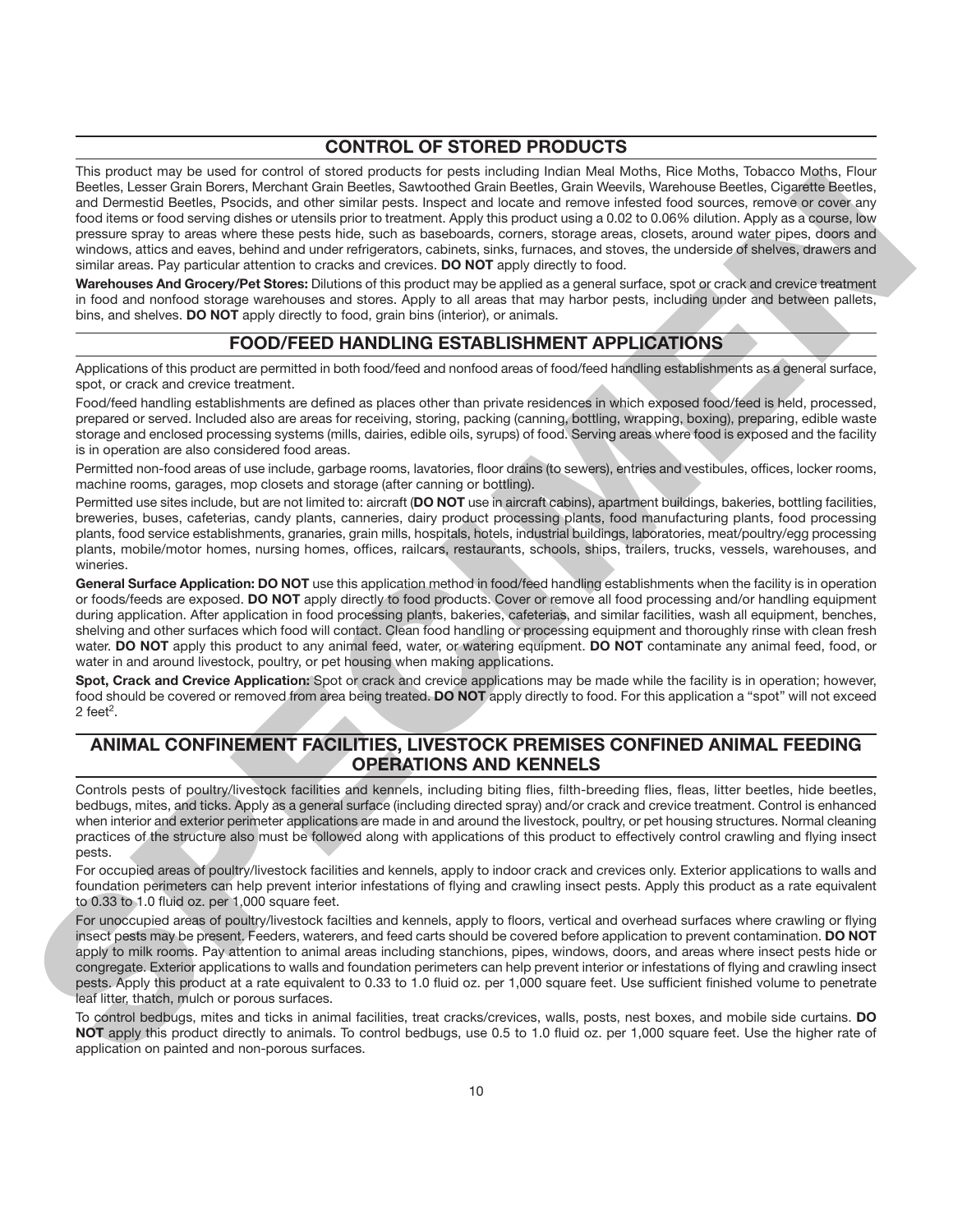For adult fly control in and around animal facilities, spray application should target areas where flies will rest, such as ceiling, rafters, and trusses. Also treat windows, interior and exterior walls and supports, fences, and vegetation. Dilution of this product may be sprayed on manure in areas where fly larvae are abundant and the area cannot be cleaned.

For poultry houses, apply to floor area (birds grown on litter) or to walls, posts, and cage framing (birds grown in cages). Application should also be made into cracks and crevices around insulation. Reapply after each growout or sanitization procedure, but not more frequently than every eight weeks. Indoor control can be enhanced by making perimeter treatments around the outside of building foundations to prevent immigrating adult beetles. Apply in a uniform band 2 to 3 feet up and 6 to 10 feet out from the structure. Maintaining a year-round treatment program will prevent background populations from reaching problem levels.

To control beetles in houses containing birds grown on litter, apply this product as a rate equivalent to 0.33 to 1.0 fluid oz. per 1,000 square feet to litter after birds are removed and during tilling. If litter is removed and replaced with fresh litter, apply this product at a rate equivalent to 0.33 to 1.0 fluid oz. per 1,000 square feet to bare soil or concrete, and treat new litter after it is spread. Apply spray to inside walls, posts, and exterior perimeter. Reapply between each flock.

To control beetles in broiler-breeder houses, apply as directed above for litter and soil/floor treatment.

To control beetles in caged-layer houses, **DO NOT** treat accumulated manure, as it will likely disrupt natural enemies that control fly breeding. Instead, treat the perimeter of the manure at a rate equivalent to 0.33 to 1.0 fluid oz. of this product per 1,000 square feet. Pit walls, posts, and exterior of structure should also be sprayed. Reapply between each flock.

Allow treatment of this product to dry before applying disinfections.

**DO NOT** apply this product as a general surface spray when animals are present in the facility. Allow applications to dry before restocking the facility. Treatment may be made to cracks and crevices when animals are present.

**DO NOT** apply this product to any animal feed, water, or watering equipment.

**DO NOT** contaminate any animal feed, food, or water in and around livestock, poultry, or pet housing when making applications.

**Foam Applications:** This product may be converted to foam and used to treat void spaces, floor drains (to sewers) or as a spot spray on vertical or horizontal surfaces where visual marking of application is desired. Use of a foaming agent like Upgrade™ amplifying foam increases a.i. surface contact time on challenging surfaces and provides visual marking of the application. Ensure that the foaming agent is approved for food surface/area contact use.

# **TERMITE CONTROL (ABOVE GROUND ONLY)**

The purpose of the applications described below are to kill termite workers or winged reproductives that may be present at the time of treatment. These applications are intended as supplements to, and not substitutes for, mechanical alteration, soil treatment or foundation treatment.

To control exposed workers and winged reproductive termites in localized areas, dilute 1.0 fluid oz. of this product per gallon of water and apply as a coarse fan spray at the rate of one gallon per 1,000 square feet to attics, crawl spaces, unfinished basements and other void areas. Treat swarming termites as well as the areas in which they congregate.

To control above-ground termites in localized areas of infested wood, dilute 1.0 fluid oz. of this product per gallon of water and apply as a liquid or foam to voids and galleries in damaged wood as well as to spaces between wooden structural members and between the sill plate and foundation where wood is vulnerable to attack.

MERINE REPRESENT WAS PROVIDED AND ARREST TO THE CONSUMER TIME IN THE CONSUMER TIME IS the consumer of the consumer of the consumer of the consumer of the consumer of the consumer of the consumer of the consumer of the co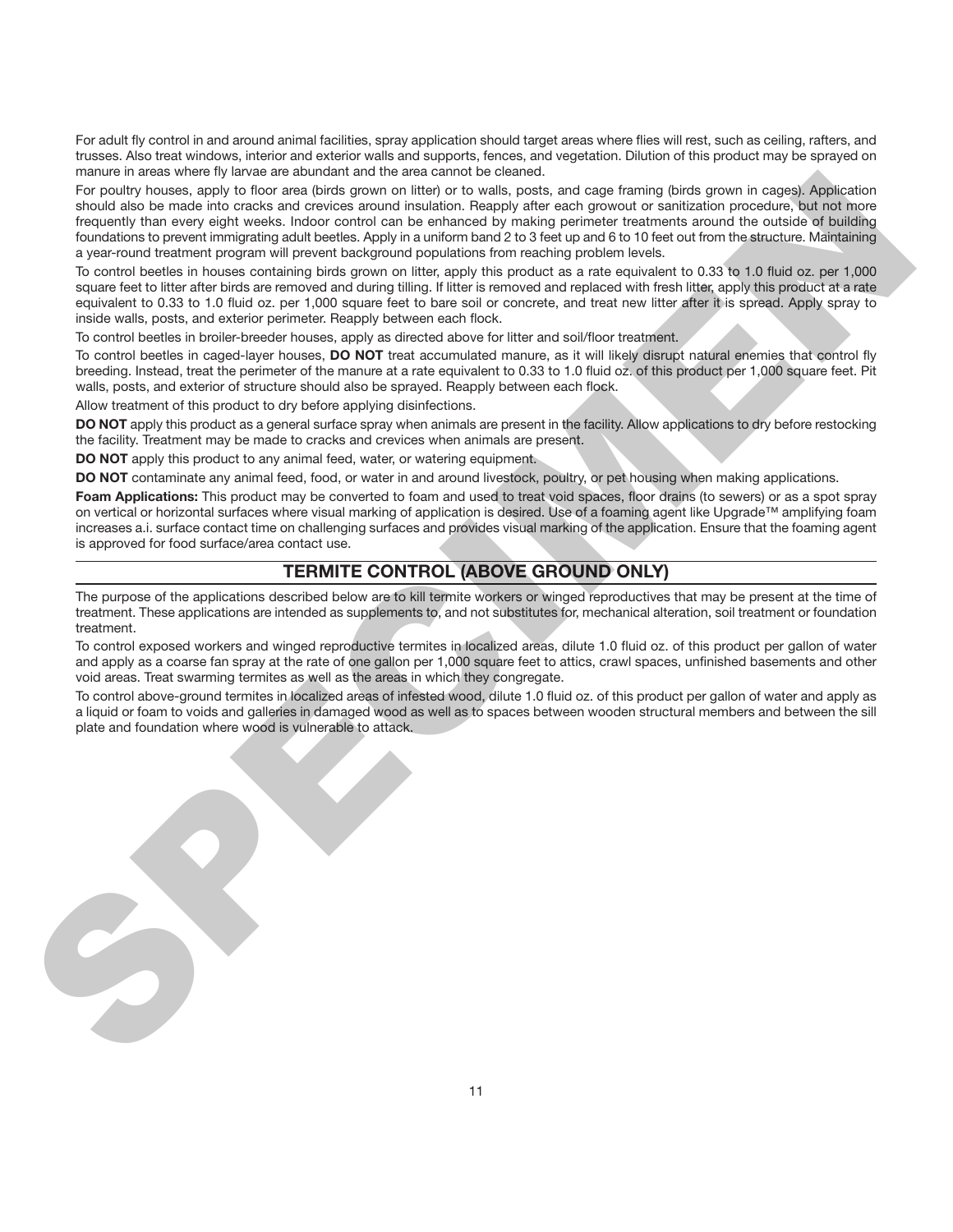#### **LAWNS**

Apply this product as a broadcast treatment. Use application volumes of up to 10 gallons per 1,000 square feet to get uniform coverage when treating dense grass foliage.

#### **LAWN APPLICATION RATES**

| water following application to ensure efficacy of sub-surface pests such as, but not limited to, Mole Crickets, is recommended.<br><b>LAWN APPLICATION RATES</b><br>The application rates listed in the following table will provide excellent control of the respective pests under typical conditions. However,<br>at the discretion of the applicator, this product may be applied at up to 1.0 fl. oz. per 1,000 square feet to control each of the pests listed<br>in this table. The higher application rates should be used when maximum residual control is desired or heavy pest populations occur. |                                          |
|--------------------------------------------------------------------------------------------------------------------------------------------------------------------------------------------------------------------------------------------------------------------------------------------------------------------------------------------------------------------------------------------------------------------------------------------------------------------------------------------------------------------------------------------------------------------------------------------------------------|------------------------------------------|
| <b>PEST</b>                                                                                                                                                                                                                                                                                                                                                                                                                                                                                                                                                                                                  | <b>APPLICATION RATE OF THIS PRODUCT</b>  |
| Armyworms <sup>1</sup><br>Cutworms <sup>1</sup><br>Sod Webworm <sup>1</sup>                                                                                                                                                                                                                                                                                                                                                                                                                                                                                                                                  | 0.18 to 0.25 fluid oz. per 1,000 sq. ft. |
| Annual Bluegrass Weevil (Hyperodes)(Adult) <sup>2</sup><br>Banks Grass Mite <sup>3</sup><br>Billbugs (Adult) <sup>4</sup><br>Black Turfgrass Ataenius (Adult) <sup>5</sup><br>Centipedes<br>Crickets                                                                                                                                                                                                                                                                                                                                                                                                         |                                          |
| Earwigs<br>Fleas (Adult)<br>Grasshoppers<br>Leafhoppers<br>Mealybugs<br>Millipedes<br>Mites <sup>3</sup><br>Pillbugs<br>Sowbugs                                                                                                                                                                                                                                                                                                                                                                                                                                                                              | 0.25 to 0.50 fluid oz. per 1,000 sq. ft. |
| Crane Flies <sup>6</sup>                                                                                                                                                                                                                                                                                                                                                                                                                                                                                                                                                                                     | 0.50 fluid oz. per 1,000 sq. ft.         |
| Ants<br>Chinch Bugs <sup>7</sup><br>Fleas (Larvae) <sup>8</sup><br>Imported Fire Ants <sup>9</sup><br>Japanese Beetle (Adult)<br>Mole Cricket (Adult) <sup>10</sup><br>Mole Cricket (Nymph) <sup>11</sup><br>Stink Bugs (including Brown Marmorated)<br>Ticks <sup>12</sup>                                                                                                                                                                                                                                                                                                                                  | 0.50 to 1.00 fluid oz. per 1,000 sq. ft. |
| In New York State, this product may NOT be applied to any grass or turf area within 100 feet of a water body (lake, pond, river,<br>stream, wetland, or drainage ditch).<br>In New York State, do make a single repeat application of this product if there are signs of renewed insect activity, but not sooner<br>than two weeks after the first application.                                                                                                                                                                                                                                              |                                          |
| <b>Comments:</b><br><sup>1</sup> Armyworms, Cutworms and Sod Webworms: To ensure optimum control, delay watering (irrigation) or mowing for 24 hours after<br>application. If the grass area is being maintained at a mowing height of greater than 1 inch, then higher application rates (up to 1.0 fluid oz.<br>per 1,000 square feet) may be required during periods of high pest pressure.                                                                                                                                                                                                               |                                          |
| <sup>2</sup> Annual Bluegrass Weevil (Hyperodes) Adults: Applications should be timed to control adult weevils as they leave their overwintering<br>sites and move into grass areas. This movement generally begins when Forsythia is in full bloom and concludes when flowering dogwood<br>(Cornus Florida) is in full bloom. Consult your State Cooperative Extension Service for more specific information regarding application<br>timing.                                                                                                                                                               |                                          |
| <sup>3</sup> Mites: To ensure optimal control of eriophyid mites, apply in combination with the labeled application rate of a surfactant. A second<br>application, five to seven days after the first, may be necessary to achieve acceptable control.                                                                                                                                                                                                                                                                                                                                                       |                                          |
| 4 Billbug Adults: Applications should be made when adult billbugs are first observed during April and May. Degree day models have<br>been developed to optimize application timing. Consult your State Cooperative Extension Service for information specific to your region.<br>In temperate regions, spring applications targeting billbug adults will also provide control of over-wintered chinch bugs.                                                                                                                                                                                                  |                                          |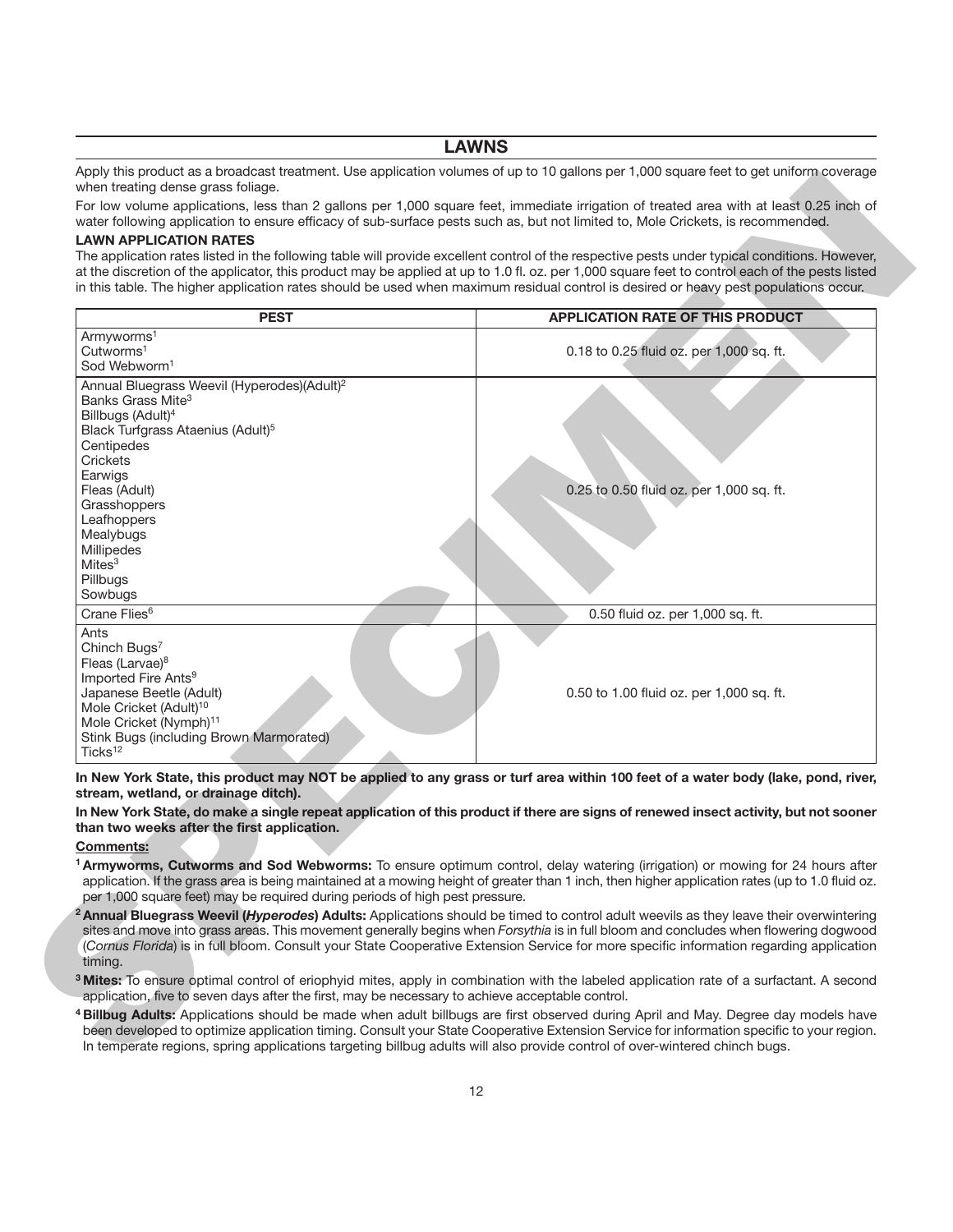- **5 Black Turfgrass Ataenius Adults:** Applications should be made during May and July to control the first and second generation of black turfgrass ataenius adults, respectively. The May application should be timed to coincide with the full bloom stage of Vanhoutte spiraea (*Spiraea vanhoutte*) and horse chestnut (*Aesculus hippocastanum*). The July application should be timed to coincide with the blooming of Rose of Sharon (*Hibiscus syriacus*).
- **6 Crane Flies:** Treatment can be made to control early to mid-season larvae (approximately August February) as they feed on plant crowns. Treatments made to late-season larvae (approximately March, April) may only provide suppression.
- **7 Chinch Bugs:** Chinch bugs infest the base of grass plants and are often found in the thatch layer. Irrigation of the grass area before treatment will optimize the penetration of the insecticide to the area where the chinch bugs are located. Use higher volume applications if the thatch layer is excessive or if a relatively long mowing height is being maintained. Chinch bugs can be one of the most difficult pests to control in grasses and the higher application rates (up to 1.0 fluid oz. per 1,000 square feet) may be required to control populations that contain both nymphs and adults during the middle of summer.
- **8 Flea Larvae:** Flea larvae develop in the soil of shaded areas that are accessible to pets or other animals. Use a higher volume application when treating these areas to ensure penetration of the insecticide into the soil. Note: If the lawn area is being treated with this product at 0.25 fluid oz. per 1,000 square feet for adult flea control, then the larval application rate may be achieved by increasing the application volume two to four fold.
- **9 Imported Fire Ants:** Control will be optimized by combining broadcast applications that will control foraging workers and newly mated fly-in queens with mound drenches that will control existing colonies. If the soil is not moist, then it is important to irrigate before application or use a high volume application. Broadcast treatments should apply 1.0 fluid oz. per 1,000 square feet. Mounds should be treated by diluting 1.0 teaspoon of this product per gallon of water and applying 1 to 2 gallons of finished spray per mound. The mounds should be treated with sufficient force to break their apex and allow the insecticide solution to flow into the ant tunnels. A four-foot diameter circle around the mound should also be treated. For best results, apply in cool weather (65 - 80ºF) or in early morning or late evening hours. Note: A spray rig that is calibrated to apply 1.0 fluid oz. per 1,000 square feet of this product in 5 gallons per 1,000 square feet contains the approximate dilution (1.0 teaspoon per gallon) that is required for fire ant mound drenches in the spray tank.
- **10 Mole Cricket Adults:** Achieving acceptable control of adult mole crickets is difficult because preferred grass areas are subject to continuous invasion during the early spring by this extremely active stage. Applications should be made as late in the day as possible and should be watered in with up to 0.5 inch of water immediately after treatment. If the soil is not moist, then it is important to irrigate before application to bring the mole crickets closer to the soil surface where contact with the insecticide will be maximized. Grass areas that receive pressure from adult mole crickets should be treated at peak egg hatch to ensure optimum control of subsequent nymph populations (see below).
- **11 Mole Cricket Nymphs:** Grass areas that received intense adult mole cricket pressure in the spring should be treated immediately prior to peak egg hatch. Optimal control is achieved at this time because young nymphs are more susceptible to insecticides and they are located near the soil surface where the insecticide is most concentrated. Control of larger, more damaging, nymphs later in the year may require both higher application rates and more frequent applications to maintain acceptable control. Applications should be made as late in the day as possible and should be watered in with up to 0.5 inch of water immediately after treatment. If the soil is not moist, then it is important to irrigate before application to bring the mole crickets closer to the soil surface where contact with the insecticide will be maximized.
- **12 Ticks (Including ticks that may transmit Lyme Disease and Rocky Mountain Spotted fever): DO NOT** make spot applications. Treat the entire area where exposure to ticks may occur. Use higher spray volumes when treating areas with dense ground cover or heavy leaf litter. Ticks may be reintroduced from surrounding areas on host animals. Retreatment may be necessary to achieve and/or maintain control during periods of high pest pressure. Repeat application is necessary only if there are signs of renewed activity. Repeat application should be limited to no more than once per seven days.

|                                             | of Rose of Sharon (Hibiscus syriacus).                                                                                                                                                                                                                                                                                                                                                                                                                                                                                                                                                                                                                                                                                                                                                                                                                                                                                                                                                                                                                                                                                                                |                            |                                                                                    |                      |                         |
|---------------------------------------------|-------------------------------------------------------------------------------------------------------------------------------------------------------------------------------------------------------------------------------------------------------------------------------------------------------------------------------------------------------------------------------------------------------------------------------------------------------------------------------------------------------------------------------------------------------------------------------------------------------------------------------------------------------------------------------------------------------------------------------------------------------------------------------------------------------------------------------------------------------------------------------------------------------------------------------------------------------------------------------------------------------------------------------------------------------------------------------------------------------------------------------------------------------|----------------------------|------------------------------------------------------------------------------------|----------------------|-------------------------|
|                                             | <sup>6</sup> Crane Flies: Treatment can be made to control early to mid-season larvae (approximately August – February) as they feed on plant<br>crowns. Treatments made to late-season larvae (approximately March, April) may only provide suppression.                                                                                                                                                                                                                                                                                                                                                                                                                                                                                                                                                                                                                                                                                                                                                                                                                                                                                             |                            |                                                                                    |                      |                         |
|                                             | <sup>7</sup> Chinch Bugs: Chinch bugs infest the base of grass plants and are often found in the thatch layer. Irrigation of the grass area before<br>treatment will optimize the penetration of the insecticide to the area where the chinch bugs are located. Use higher volume applications<br>if the thatch layer is excessive or if a relatively long mowing height is being maintained. Chinch bugs can be one of the most difficult<br>pests to control in grasses and the higher application rates (up to 1.0 fluid oz. per 1,000 square feet) may be required to control<br>populations that contain both nymphs and adults during the middle of summer.                                                                                                                                                                                                                                                                                                                                                                                                                                                                                     |                            |                                                                                    |                      |                         |
| volume two to four fold.                    | <sup>8</sup> Flea Larvae: Flea larvae develop in the soil of shaded areas that are accessible to pets or other animals. Use a higher volume application<br>when treating these areas to ensure penetration of the insecticide into the soil. Note: If the lawn area is being treated with this product<br>at 0.25 fluid oz. per 1,000 square feet for adult flea control, then the larval application rate may be achieved by increasing the application                                                                                                                                                                                                                                                                                                                                                                                                                                                                                                                                                                                                                                                                                              |                            |                                                                                    |                      |                         |
|                                             | 9 Imported Fire Ants: Control will be optimized by combining broadcast applications that will control foraging workers and newly mated<br>fly-in queens with mound drenches that will control existing colonies. If the soil is not moist, then it is important to irrigate before<br>application or use a high volume application. Broadcast treatments should apply 1.0 fluid oz. per 1,000 square feet. Mounds should be<br>treated by diluting 1.0 teaspoon of this product per gallon of water and applying 1 to 2 gallons of finished spray per mound. The mounds<br>should be treated with sufficient force to break their apex and allow the insecticide solution to flow into the ant tunnels. A four-foot<br>diameter circle around the mound should also be treated. For best results, apply in cool weather (65 - 80°F) or in early morning or late<br>evening hours. Note: A spray rig that is calibrated to apply 1.0 fluid oz. per 1,000 square feet of this product in 5 gallons per 1,000<br>square feet contains the approximate dilution (1.0 teaspoon per gallon) that is required for fire ant mound drenches in the spray tank. |                            |                                                                                    |                      |                         |
| nymph populations (see below).              | <sup>10</sup> Mole Cricket Adults: Achieving acceptable control of adult mole crickets is difficult because preferred grass areas are subject to<br>continuous invasion during the early spring by this extremely active stage. Applications should be made as late in the day as possible<br>and should be watered in with up to 0.5 inch of water immediately after treatment. If the soil is not moist, then it is important to irrigate<br>before application to bring the mole crickets closer to the soil surface where contact with the insecticide will be maximized. Grass<br>areas that receive pressure from adult mole crickets should be treated at peak egg hatch to ensure optimum control of subsequent                                                                                                                                                                                                                                                                                                                                                                                                                               |                            |                                                                                    |                      |                         |
| will be maximized.                          | <sup>11</sup> Mole Cricket Nymphs: Grass areas that received intense adult mole cricket pressure in the spring should be treated immediately prior<br>to peak egg hatch. Optimal control is achieved at this time because young nymphs are more susceptible to insecticides and they are<br>located near the soil surface where the insecticide is most concentrated. Control of larger, more damaging, nymphs later in the year<br>may require both higher application rates and more frequent applications to maintain acceptable control. Applications should be made<br>as late in the day as possible and should be watered in with up to 0.5 inch of water immediately after treatment. If the soil is not moist,<br>then it is important to irrigate before application to bring the mole crickets closer to the soil surface where contact with the insecticide                                                                                                                                                                                                                                                                               |                            |                                                                                    |                      |                         |
|                                             | <sup>12</sup> Ticks (Including ticks that may transmit Lyme Disease and Rocky Mountain Spotted fever): DO NOT make spot applications.<br>Treat the entire area where exposure to ticks may occur. Use higher spray volumes when treating areas with dense ground cover or                                                                                                                                                                                                                                                                                                                                                                                                                                                                                                                                                                                                                                                                                                                                                                                                                                                                             |                            |                                                                                    |                      |                         |
|                                             | heavy leaf litter. Ticks may be reintroduced from surrounding areas on host animals. Retreatment may be necessary to achieve and/or<br>maintain control during periods of high pest pressure. Repeat application is necessary only if there are signs of renewed activity. Repeat<br>application should be limited to no more than once per seven days.                                                                                                                                                                                                                                                                                                                                                                                                                                                                                                                                                                                                                                                                                                                                                                                               |                            |                                                                                    |                      |                         |
|                                             | Deer Ticks (Ixodes sp.) have a complicated life cycle that ranges over a two-year period and involves four life stages. Applications<br>should be made in the late fall and/or early spring to control adult ticks that are usually located on brush or grass above the soil surface                                                                                                                                                                                                                                                                                                                                                                                                                                                                                                                                                                                                                                                                                                                                                                                                                                                                  |                            |                                                                                    |                      |                         |
|                                             | and in mid to late spring to control larvae and nymphs that reside in the soil and leaf litter.<br>American dog ticks may be a considerable nuisance in suburban settings, particularly where homes are built on land that was previously<br>field or forest. These ticks commonly congregate along paths or roadways where humans are likely to be encountered. Applications<br>should be made as necessary from mid-spring to early fall to control American dog tick larvae, nymphs and adults.                                                                                                                                                                                                                                                                                                                                                                                                                                                                                                                                                                                                                                                    |                            |                                                                                    |                      |                         |
|                                             |                                                                                                                                                                                                                                                                                                                                                                                                                                                                                                                                                                                                                                                                                                                                                                                                                                                                                                                                                                                                                                                                                                                                                       | <b>LAWN DILUTION CHART</b> |                                                                                    |                      |                         |
| <b>Application</b>                          | <b>Application Rate:</b><br><b>Fluid Ounces per</b>                                                                                                                                                                                                                                                                                                                                                                                                                                                                                                                                                                                                                                                                                                                                                                                                                                                                                                                                                                                                                                                                                                   |                            | Fluid Ounces* of This Product Diluted to these<br><b>Volumes of Finished Spray</b> |                      |                         |
| <b>Volume: Gallons</b><br>per 1,000 sq. ft. | 1,000 sq. ft.                                                                                                                                                                                                                                                                                                                                                                                                                                                                                                                                                                                                                                                                                                                                                                                                                                                                                                                                                                                                                                                                                                                                         | 1 gallon                   | 5 gallons                                                                          | 10 gallons           | 100 gallons             |
| 1.0<br>1.0<br>1.0                           | 0.18<br>0.25<br>0.50                                                                                                                                                                                                                                                                                                                                                                                                                                                                                                                                                                                                                                                                                                                                                                                                                                                                                                                                                                                                                                                                                                                                  | 0.18<br>0.25<br>0.50       | 0.90<br>1.25<br>2.50                                                               | 1.80<br>2.50<br>5.00 | 18.00<br>25.00<br>50.00 |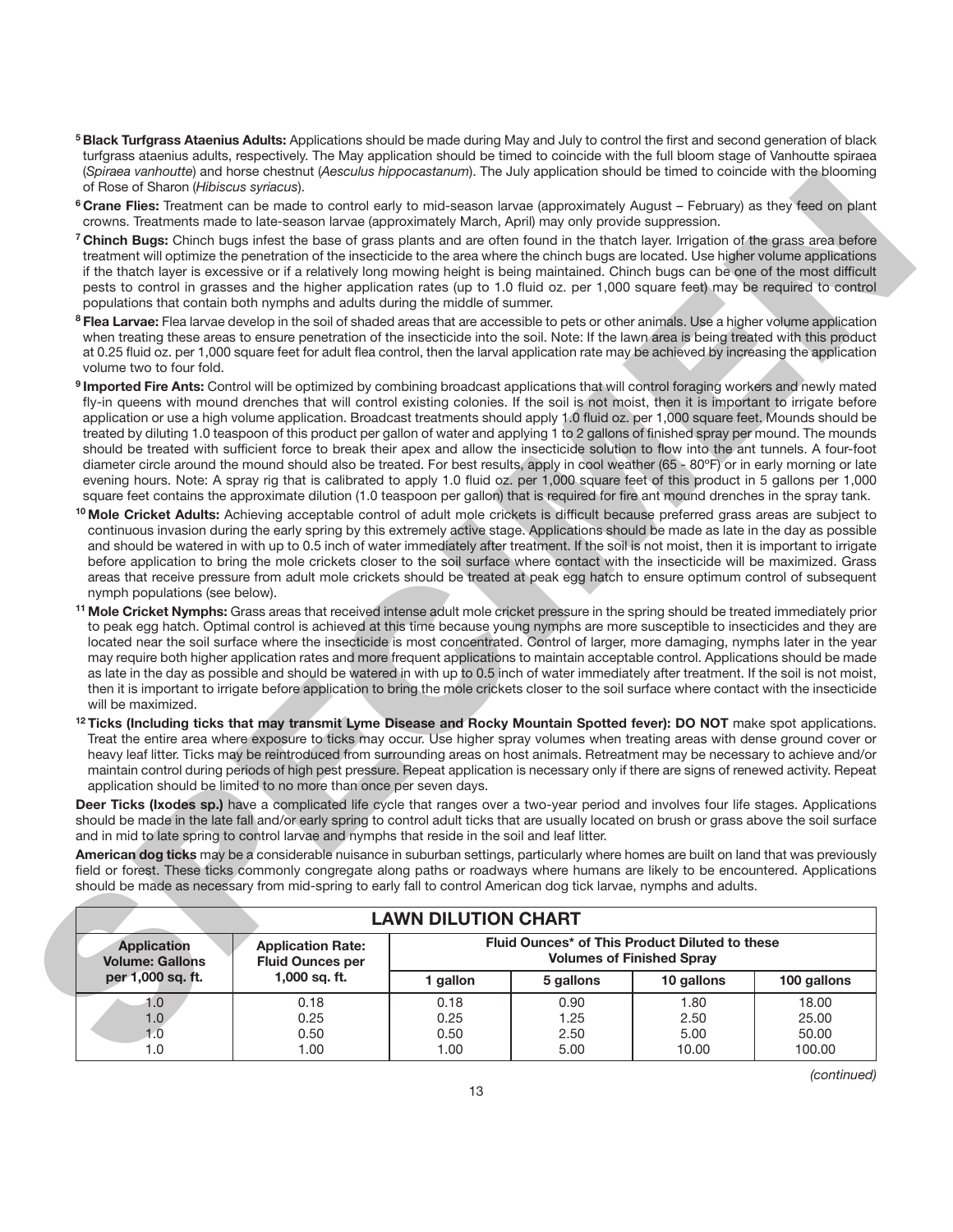| <b>Application</b>                           | <b>Application Rate:</b>                                                                                                                                                                                                                                                                                                                                                                                                                                                                                                                                                                                                                                                                                                                                                                                                                 |                                       |              | Fluid Ounces* of This Product Diluted to these |                |
|----------------------------------------------|------------------------------------------------------------------------------------------------------------------------------------------------------------------------------------------------------------------------------------------------------------------------------------------------------------------------------------------------------------------------------------------------------------------------------------------------------------------------------------------------------------------------------------------------------------------------------------------------------------------------------------------------------------------------------------------------------------------------------------------------------------------------------------------------------------------------------------------|---------------------------------------|--------------|------------------------------------------------|----------------|
| <b>Volume: Gallons</b>                       | <b>Fluid Ounces per</b>                                                                                                                                                                                                                                                                                                                                                                                                                                                                                                                                                                                                                                                                                                                                                                                                                  |                                       |              | <b>Volumes of Finished Spray</b>               |                |
| per 1,000 sq. ft.                            | 1,000 sq. ft.                                                                                                                                                                                                                                                                                                                                                                                                                                                                                                                                                                                                                                                                                                                                                                                                                            | 1 gallon                              | 5 gallons    | 10 gallons                                     | 100 gallons    |
| 2.0                                          | 0.18                                                                                                                                                                                                                                                                                                                                                                                                                                                                                                                                                                                                                                                                                                                                                                                                                                     |                                       | 0.45         | 0.90                                           | 9.00           |
| 2.0                                          | 0.25                                                                                                                                                                                                                                                                                                                                                                                                                                                                                                                                                                                                                                                                                                                                                                                                                                     | 0.13                                  | 0.63         | 1.25                                           | 12.50          |
| 2.0                                          | 0.50                                                                                                                                                                                                                                                                                                                                                                                                                                                                                                                                                                                                                                                                                                                                                                                                                                     | 0.25                                  | 1.25         | 2.50                                           | 25.00          |
| 2.0                                          | 1.00                                                                                                                                                                                                                                                                                                                                                                                                                                                                                                                                                                                                                                                                                                                                                                                                                                     | 0.50                                  | 2.50         | 5.00                                           | 50.00          |
| 3.0                                          | 0.18                                                                                                                                                                                                                                                                                                                                                                                                                                                                                                                                                                                                                                                                                                                                                                                                                                     | $\qquad \qquad$                       | 0.30         | 0.60                                           | 6.00           |
| 3.0                                          | 0.25                                                                                                                                                                                                                                                                                                                                                                                                                                                                                                                                                                                                                                                                                                                                                                                                                                     |                                       | 0.42         | 0.83                                           | 8.30           |
| 3.0                                          | 0.50                                                                                                                                                                                                                                                                                                                                                                                                                                                                                                                                                                                                                                                                                                                                                                                                                                     | 0.17                                  | 0.83         | 1.67                                           | 16.70          |
| 3.0                                          | 1.00                                                                                                                                                                                                                                                                                                                                                                                                                                                                                                                                                                                                                                                                                                                                                                                                                                     | 0.33                                  | 1.67         | 3.33                                           | 33.30          |
| 4.0                                          | 0.18                                                                                                                                                                                                                                                                                                                                                                                                                                                                                                                                                                                                                                                                                                                                                                                                                                     |                                       | 0.23         | 0.45                                           | 4.50           |
| 4.0                                          | 0.25                                                                                                                                                                                                                                                                                                                                                                                                                                                                                                                                                                                                                                                                                                                                                                                                                                     |                                       | 0.31         | 0.63                                           | 6.30           |
| 4.0<br>4.0                                   | 0.50<br>1.00                                                                                                                                                                                                                                                                                                                                                                                                                                                                                                                                                                                                                                                                                                                                                                                                                             | 0.13<br>0.25                          | 0.64<br>1.25 | 1.25<br>2.50                                   | 12.50<br>25.00 |
|                                              |                                                                                                                                                                                                                                                                                                                                                                                                                                                                                                                                                                                                                                                                                                                                                                                                                                          |                                       |              |                                                |                |
| $5.0$                                        | 0.18                                                                                                                                                                                                                                                                                                                                                                                                                                                                                                                                                                                                                                                                                                                                                                                                                                     |                                       | 0.18         | 0.36                                           | 3.60           |
| 5.0<br>5.0                                   | 0.25                                                                                                                                                                                                                                                                                                                                                                                                                                                                                                                                                                                                                                                                                                                                                                                                                                     | 0.10                                  | 0.25<br>0.50 | 0.50<br>1.00                                   | 5.00<br>10.00  |
| 5.0                                          | 0.50<br>1.00                                                                                                                                                                                                                                                                                                                                                                                                                                                                                                                                                                                                                                                                                                                                                                                                                             | 0.20                                  | 1.00         | 2.00                                           | 20.00          |
|                                              |                                                                                                                                                                                                                                                                                                                                                                                                                                                                                                                                                                                                                                                                                                                                                                                                                                          |                                       |              |                                                |                |
| 10.0<br>10.0                                 | 0.18                                                                                                                                                                                                                                                                                                                                                                                                                                                                                                                                                                                                                                                                                                                                                                                                                                     |                                       | 0.13         | 0.18                                           | 1.80<br>2.50   |
| 10.0                                         | 0.25<br>0.50                                                                                                                                                                                                                                                                                                                                                                                                                                                                                                                                                                                                                                                                                                                                                                                                                             |                                       | 0.25         | 0.25<br>0.50                                   | 5.00           |
| 10.0                                         | 1.00                                                                                                                                                                                                                                                                                                                                                                                                                                                                                                                                                                                                                                                                                                                                                                                                                                     | 0.10                                  | 0.50         | 1.00                                           | 10.00          |
|                                              |                                                                                                                                                                                                                                                                                                                                                                                                                                                                                                                                                                                                                                                                                                                                                                                                                                          | <b>ORNAMENTALS AND TREES</b>          |              |                                                |                |
|                                              | For ornamental applications (including but not limited to trees, shrubs, ground cover, bedding plants, and foliage plants) apply 0.125 to<br>1.0 fluid oz. of this product per 1,000 square feet or 5.4 to 43.5 fl. oz. per 100 gallons. This product may be diluted and applied in various<br>volumes of water providing that the maximum label rate (1.0 fluid oz. per 1,000 square feet or 43.5 fl. oz. per 100 gallons) is not exceeded.<br>This product may be applied through low volume application equipment by dilution with water or other carriers and providing that the<br>maximum label rate (1.0 fluid oz. per 1,000 square feet or 43.5 fl. oz. per 100 gallons) is not exceeded.<br>Apply the specified application rate as a full coverage foliar spray. Repeat treatment as necessary to achieve control using higher |                                       |              |                                                |                |
| prior to application to the entire planting. | application rates as pest pressure and foliage area increases. Repeat application should be limited to no more than once per seven days.<br>Certain cultivars may be sensitive to the final spray solution. A small number of plants should be treated and observed for one week                                                                                                                                                                                                                                                                                                                                                                                                                                                                                                                                                         |                                       |              |                                                |                |
|                                              | Use of an alternate class of chemistry in a treatment program is recommended to prevent or delay pest resistance.                                                                                                                                                                                                                                                                                                                                                                                                                                                                                                                                                                                                                                                                                                                        |                                       |              |                                                |                |
|                                              |                                                                                                                                                                                                                                                                                                                                                                                                                                                                                                                                                                                                                                                                                                                                                                                                                                          | <b>GREENHOUSES AND INTERIORSCAPES</b> |              |                                                |                |
|                                              | Use this product either alone or tank mixed with other products approved for this use, including insect growth regulators, to control a<br>wide spectrum of insects and mites on trees, shrubs, foliage plants, non-bearing fruit and nut trees, and flowers in greenhouses and<br>interiorscapes including hotels, shopping malls, office buildings, etc.                                                                                                                                                                                                                                                                                                                                                                                                                                                                               |                                       |              |                                                |                |
|                                              | Calculating Dilution Rates Using the Ornamental Application Rates Table and the Ornamental and Trees Dilution Chart: Take the<br>following steps to determine the appropriate dilution of this product that is required to control specific pests:                                                                                                                                                                                                                                                                                                                                                                                                                                                                                                                                                                                       |                                       |              |                                                |                |
| of water.                                    | 1. Identify the least susceptible target pest (the pest requiring the highest application rate for control).<br>2. Select a specified application rate in terms of fluid oz. of this product.<br>3. Identify your application volume and how much spray mix you want to prepare.<br>4. Use the Ornamental Dilution Chart to determine the appropriate volume of this product that must be mixed in your desired volume                                                                                                                                                                                                                                                                                                                                                                                                                   |                                       |              |                                                |                |
|                                              | For example, suppose you are trying to control black vine weevil adults on rhododendron. The Ornamental and Greenhouse Application<br>Rates table shows that 0.25 to 0.5 fluid oz. of this product should be applied per 1,000 square feet. You select an application rate of 0.5<br>fluid oz. per 1,000 square feet because maximum residual control is desired. Your application volume is approximately 300 gallons per<br>acre which is equivalent to 6.9 gallons per 1,000 square feet. Consulting the Ornamental and Trees Dilution Chart reveals that you should                                                                                                                                                                                                                                                                  |                                       |              |                                                |                |

# **ORNAMENTALS AND TREES**

# **GREENHOUSES AND INTERIORSCAPES**

- 1. Identify the least susceptible target pest (the pest requiring the highest application rate for control).
- 2. Select a specified application rate in terms of fluid oz. of this product.
- 3. Identify your application volume and how much spray mix you want to prepare.
- 4. Use the Ornamental Dilution Chart to determine the appropriate volume of this product that must be mixed in your desired volume of water.

For example, suppose you are trying to control black vine weevil adults on rhododendron. The Ornamental and Greenhouse Application Rates table shows that 0.25 to 0.5 fluid oz. of this product should be applied per 1,000 square feet. You select an application rate of 0.5 fluid oz. per 1,000 square feet because maximum residual control is desired. Your application volume is approximately 300 gallons per acre which is equivalent to 6.9 gallons per 1,000 square feet. Consulting the Ornamental and Trees Dilution Chart reveals that you should dilute 0.72 fluid oz. of this product in 10 gallons of water.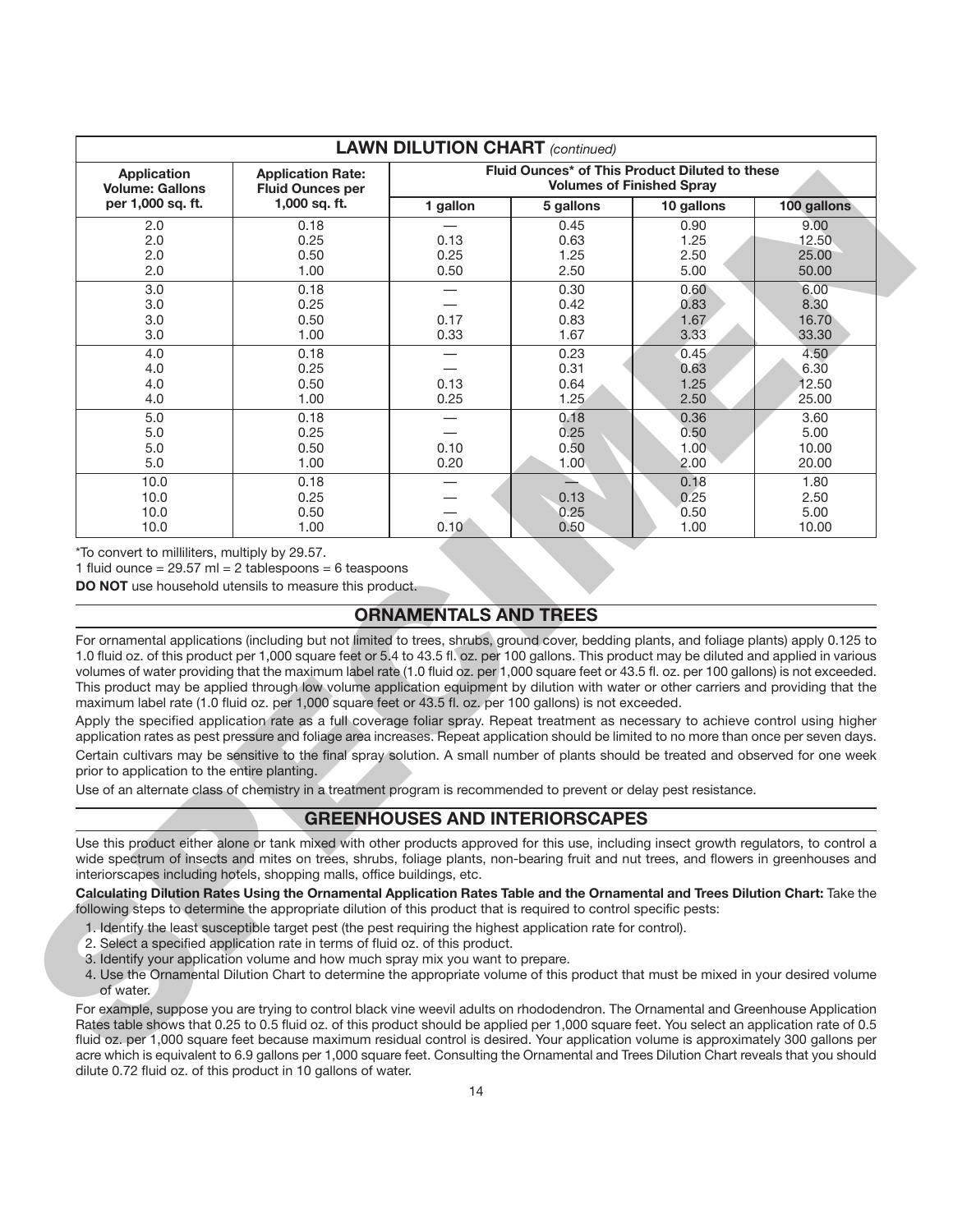|                                                  | <b>ORNAMENTAL AND TREES DILUTION CHART</b> |                                                     |                                                                             |                              |                              |                                 |  |  |
|--------------------------------------------------|--------------------------------------------|-----------------------------------------------------|-----------------------------------------------------------------------------|------------------------------|------------------------------|---------------------------------|--|--|
| <b>Application</b><br><b>Volume: Gallons per</b> |                                            | <b>Application Rate:</b><br><b>Fluid Ounces per</b> | Fluid Ounces* of This Product Diluted to these<br>volumes of Finished Spray |                              |                              |                                 |  |  |
| $1,000$ sq.ft.                                   | Acre                                       | 1,000 sq. ft.                                       | 1 gallon                                                                    | 5 gallons                    | 10 gallons                   | 100 gallons                     |  |  |
| 2.3<br>2.3<br>2.3<br>2.3                         | 100<br>100<br>100<br>100                   | 0.125<br>0.250<br>0.500<br>1.000                    | 0.11<br>0.22<br>0.44                                                        | 0.27<br>0.54<br>1.09<br>2.17 | 0.54<br>1.08<br>2.17<br>4.35 | 5.40<br>10.80<br>21.70<br>43.50 |  |  |
| 4.6<br>4.6<br>4.6<br>4.6                         | 200<br>200<br>200<br>200                   | 0.125<br>0.250<br>0.500<br>1.000                    | 0.11<br>0.22                                                                | 0.14<br>0.27<br>0.54<br>1.09 | 0.27<br>0.54<br>1.09<br>2.17 | 2.70<br>5.40<br>10.90<br>21.70  |  |  |
| 6.9<br>6.9<br>6.9<br>6.9                         | 300<br>300<br>300<br>300                   | 0.125<br>0.250<br>0.500<br>1.000                    | 0.15                                                                        | 0.18<br>0.36<br>0.72         | 0.18<br>0.36<br>0.72<br>1.45 | 1.80<br>3.60<br>7.20<br>14.50   |  |  |

### **ORNAMENTAL AND GREENHOUSE APPLICATION RATES**

| <b>Volume: Gallons per</b>                                                                                                                                                                                                                                                                                                                                                         | <b>Application Rate:</b><br><b>Fluid Ounces per</b> | Fluid Ounces^ of This Product Diluted to these<br>volumes of Finished Spray |           |                              |             |
|------------------------------------------------------------------------------------------------------------------------------------------------------------------------------------------------------------------------------------------------------------------------------------------------------------------------------------------------------------------------------------|-----------------------------------------------------|-----------------------------------------------------------------------------|-----------|------------------------------|-------------|
| 1,000 sq.ft.<br>Acre                                                                                                                                                                                                                                                                                                                                                               | 1,000 sq. ft.                                       | 1 gallon                                                                    | 5 gallons | 10 gallons                   | 100 gallons |
| 2.3<br>100                                                                                                                                                                                                                                                                                                                                                                         | 0.125                                               |                                                                             | 0.27      | 0.54                         | 5.40        |
| 2.3<br>100                                                                                                                                                                                                                                                                                                                                                                         | 0.250                                               | 0.11                                                                        | 0.54      | 1.08                         | 10.80       |
| 2.3<br>100                                                                                                                                                                                                                                                                                                                                                                         | 0.500                                               | 0.22                                                                        | 1.09      | 2.17                         | 21.70       |
| 2.3<br>100                                                                                                                                                                                                                                                                                                                                                                         | 1.000                                               | 0.44                                                                        | 2.17      | 4.35                         | 43.50       |
| 4.6<br>200                                                                                                                                                                                                                                                                                                                                                                         | 0.125                                               |                                                                             | 0.14      | 0.27                         | 2.70        |
| 4.6<br>200                                                                                                                                                                                                                                                                                                                                                                         | 0.250                                               | $\overbrace{\phantom{123221111}}$                                           | 0.27      | 0.54                         | 5.40        |
| 4.6<br>200                                                                                                                                                                                                                                                                                                                                                                         | 0.500                                               | 0.11                                                                        | 0.54      | 1.09                         | 10.90       |
| 4.6<br>200                                                                                                                                                                                                                                                                                                                                                                         | 1.000                                               | 0.22                                                                        | 1.09      | 2.17                         | 21.70       |
| 6.9<br>300                                                                                                                                                                                                                                                                                                                                                                         | 0.125                                               |                                                                             | ᅩ         | 0.18                         | 1.80        |
| 6.9<br>300                                                                                                                                                                                                                                                                                                                                                                         | 0.250                                               |                                                                             | 0.18      | 0.36                         | 3.60        |
| 6.9<br>300                                                                                                                                                                                                                                                                                                                                                                         | 0.500                                               |                                                                             | 0.36      | 0.72                         | 7.20        |
| 6.9<br>300                                                                                                                                                                                                                                                                                                                                                                         | 1.000                                               | 0.15                                                                        | 0.72      | 1.45                         | 14.50       |
| foliage increases.<br>Certain cultivars may be sensitive to the final spray solution. A small number of plants should be tested prior to application of the entire<br>planting.<br>Use an alternate class of chemistry in the treatment program is recommended to prevent or delay resistance.                                                                                     |                                                     |                                                                             |           |                              |             |
| <b>PEST</b>                                                                                                                                                                                                                                                                                                                                                                        |                                                     | APPLICATION RATE OF THIS PRODUCT                                            |           |                              |             |
|                                                                                                                                                                                                                                                                                                                                                                                    |                                                     | Fluid Ounces per 1,000 sq. ft.                                              |           | Fluid Ounces per 100 gallons |             |
| Bagworms <sup>13</sup><br>Cutworms<br><b>Elm Leaf Beetles</b><br><b>Fall Webworms</b>                                                                                                                                                                                                                                                                                              |                                                     |                                                                             |           |                              |             |
|                                                                                                                                                                                                                                                                                                                                                                                    |                                                     | 0.125 to 0.250                                                              |           | 5.40 to 10.80                |             |
| <b>Gypsy Moth Caterpillars</b><br>Lace Bugs<br><b>Leaf Feeding Caterpillars</b><br><b>Tent Caterpillars</b><br>Adelgids*<br>Aphids<br><b>Bees</b><br>Beet Armyworm<br>Beetles <sup>14,*</sup><br><b>Black Vine weevil (Adults)</b><br><b>Brown Soft Scales</b><br><b>Broad Mites</b><br><b>Budworms</b><br>California Red Scale (Crawlers) <sup>14</sup><br>Centipedes<br>Cicadas* |                                                     | 0.25 to 0.50                                                                |           | 10.80 to 21.70               |             |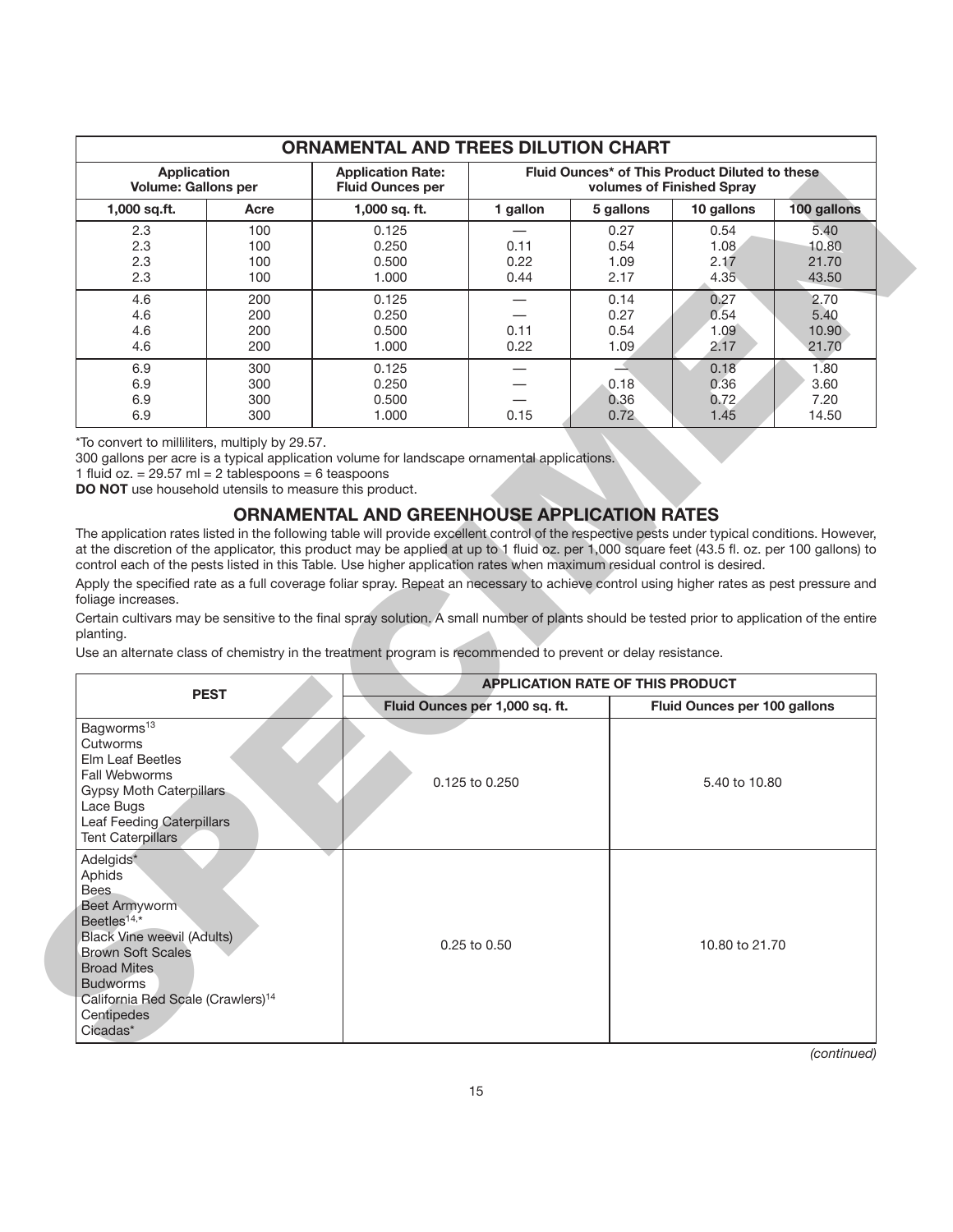## **ORNAMENTAL AND GREENHOUSE APPLICATION RATES** *(continued)*

|                                                                                                                                                                                                                                                                                                                                                                                                                                                                                                                                                                                                                                                                                | <b>APPLICATION RATE OF THIS PRODUCT</b>                             |                              |  |  |  |  |
|--------------------------------------------------------------------------------------------------------------------------------------------------------------------------------------------------------------------------------------------------------------------------------------------------------------------------------------------------------------------------------------------------------------------------------------------------------------------------------------------------------------------------------------------------------------------------------------------------------------------------------------------------------------------------------|---------------------------------------------------------------------|------------------------------|--|--|--|--|
| <b>PEST</b>                                                                                                                                                                                                                                                                                                                                                                                                                                                                                                                                                                                                                                                                    | Fluid Ounces per 1,000 sq. ft.                                      | Fluid Ounces per 100 gallons |  |  |  |  |
| <b>Citrus Thrips</b><br><b>Clover Mites</b><br>Crickets<br>Diaprepes (Adults)<br>Earwigs<br>European Red Mite<br><b>Flea Beetles</b><br>Fungus Gnats (Adults)<br>Grasshoppers<br>Japanese Beetle (Adults)*<br>Leafhoppers<br>Leafrollers<br>Mealybugs<br>Millipedes<br><b>Mites</b><br><b>Orchid Weevil</b><br>Pillbugs<br>Plant Bugs (Including Lygus spp.)<br>Psyllids<br>Scale crawlers, such as California<br>scale, San Jose scale, etc. <sup>14</sup><br>Scorpions<br>Sowbugs<br>Spider Mites <sup>15</sup><br>Spiders<br>Spittlebugs*<br><b>Thrips</b><br><b>Tip Moths</b><br>Treehoppers*<br>Twig Borers <sup>14</sup><br>Wasps<br>Weevils <sup>14</sup><br>Whiteflies | 0.25 to 0.50                                                        | 10.80 to 21.70               |  |  |  |  |
| Ants<br>Imported Fire Ants**<br>Leafminers<br>Pecan Leaf Scorch Mite<br>Pine Shoot Beetle (Adults)<br>Sawfly larvae<br>Spider Mites <sup>15</sup><br>Stink Bugs (including Brown Marmorated)                                                                                                                                                                                                                                                                                                                                                                                                                                                                                   | 0.50 to 1.00                                                        | 21.70 to 43.50               |  |  |  |  |
| Mosquitoes                                                                                                                                                                                                                                                                                                                                                                                                                                                                                                                                                                                                                                                                     | See Mosquito Control directions for residual rates and information. |                              |  |  |  |  |

#### **Comments:**

\*\*For foraging ants.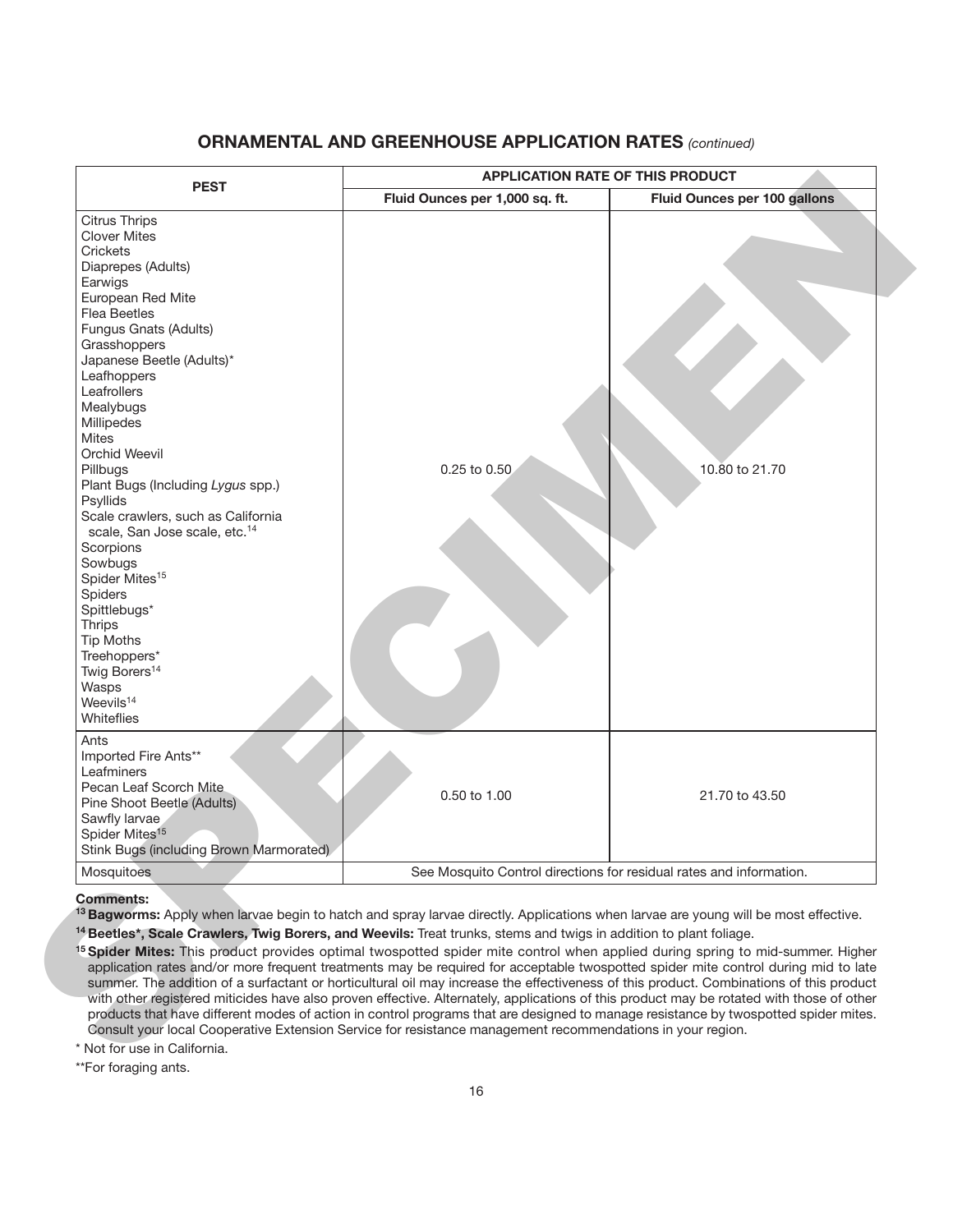## **ATTENTION**

**DO NOT** apply a broadcast application to interior surfaces of homes.

**DO NOT** apply to pets, crops, or sources of electricity.

Firewood is not to be burned for one month after treatment.

Use only in well ventilated areas.

**DO NOT** use on edible crops.

During any application to overhead areas of structure, cover surfaces below with plastic sheeting or similar material except for soil surfaces in crawlspaces.

**DO NOT** allow spray to contact food, foodstuffs, food contacting surfaces, food utensils or water supplies.

Thoroughly wash dishes and food handling utensils with soap and water if they become contaminated by application of this product.

**DO NOT** treat areas where food is exposed.

**DO NOT** allow dripping or runoff to occur during indoor surface applications.

**DO NOT** allow people or pets on treated surfaces until spray has dried.

Let surfaces dry before allowing people and pets to contact surfaces.

Prior to applying this product to wood siding, especially rough wood siding, be sure to thoroughly agitate the tank mixture. Prior to treating wood siding, test a small area and allow it to dry to be sure no deposits will form. Follow the same procedure when applying to wood surfaces in direct sunlight or the heat of the day. **BOOK They to the started with one of the following the started with the started with the started with the started with the started with the started with the started with the started with the started with the started with** 

**DO NOT** apply this product in patient rooms or in any rooms while occupied by the elderly or infirm.

**DO NOT** apply in classrooms when in use.

**DO NOT** apply when occupants are present in the immediate area in institutions such as libraries, sports facilities, etc.

Application equipment that delivers low volume treatments may also be used to make spot and general surface treatments of this product.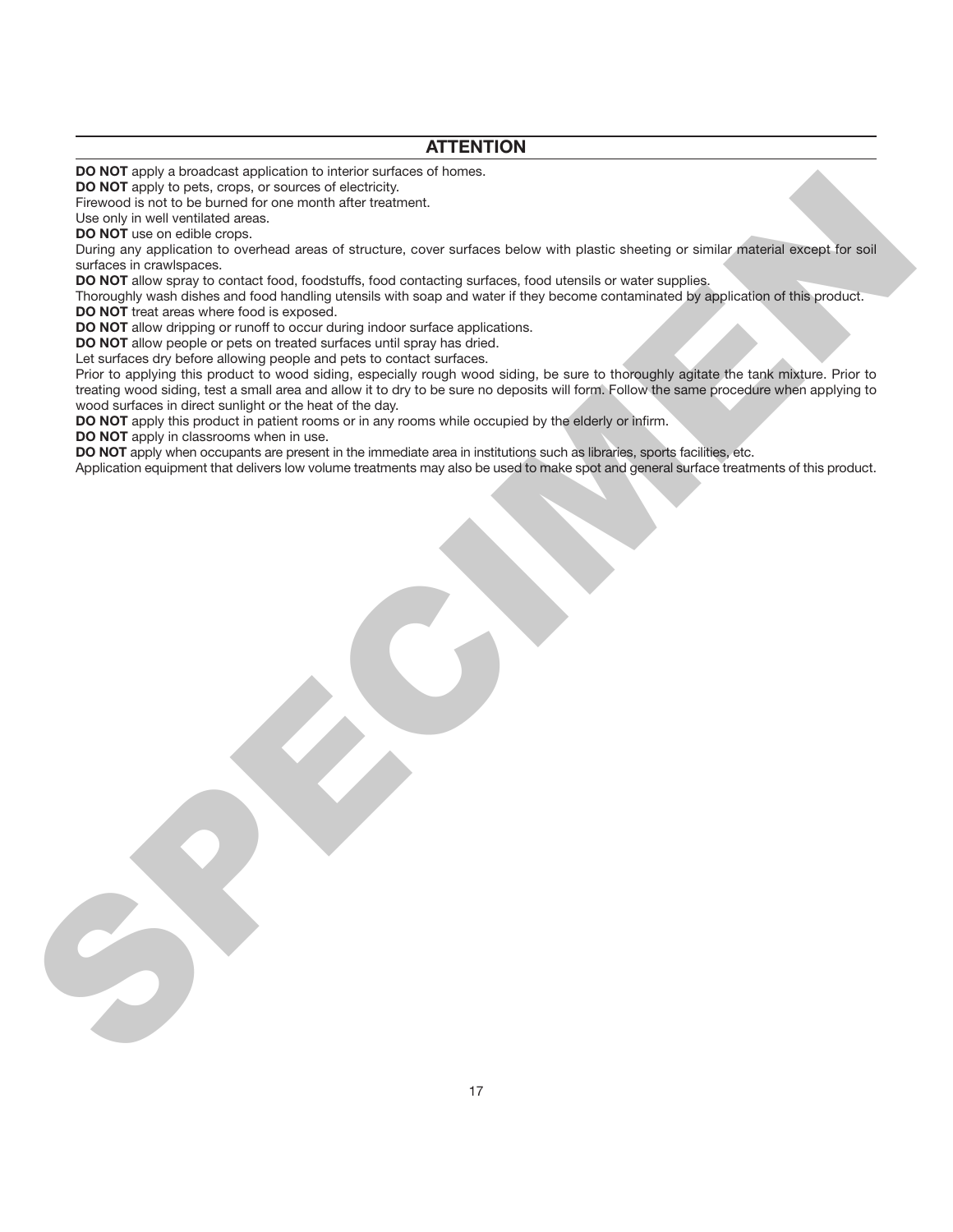# **STORAGE AND DISPOSAL**

**DO NOT** contaminate water, food or feed by storage or disposal.

**PESTICIDE STORAGE:** Keep out of reach of children and animals, Store in original containers only. Store in a cool, dry place and avoid excess heat. Carefully open containers. After partial use, replace lids and close tightly. **DO NOT** put concentrate or dilute material into food or drink container. **In case of spill, avoid contact, isolate area, and keep out animals and unprotected persons. Confine spills. Call CHEMTREC: 1-800-424-9300.**

**To confine spill:** If liquid, dike surrounding area or absorb with sand, cat litter or commercial clay. If dry material, cover to prevent dispersal. Place damaged package in a holding container. Identify contents.

**PESTICIDE DISPOSAL:** Pesticide wastes are toxic. **DO NOT** contaminate water, food or feed by storage or disposal. Improper disposal of excess pesticide, spray mixture, or rinsate is a violation of Federal law. Dispose of excess or waste pesticide by use according to label directions, or contact your State Pesticide or Environmental Control Agency, or the Hazardous Waste representative at the nearest EPA Regional Office for guidance.

#### **CONTAINER DISPOSAL:**

**NOTE:** This product is available in multiple containers. Refer to the Net Contents section of this products labeling for the applicable "Nonrefillable" or "Refillable" designation. Follow the container disposal [handling] instructions below that apply to your container type / size.

**Nonrefillable Containers 5 Gallons or Less:** Nonrefillable container. **DO NOT** reuse or refill this container. Offer for recycling if available. Triple rinse container (or equivalent) promptly after emptying. **Triple rinse as follows:** Empty the remaining contents into application equipment or a mix tank and drain for 10 seconds after the flow begins to drip. Fill the container 1/4 full with water and recap. Shake for 10 seconds. Pour rinsate into application equipment or a mix tank or store rinsate for later use or disposal. Drain for 10 seconds after the flow begins to drip. Repeat this procedure two more times. Then offer for recycling if available or reconditioning, or puncture and dispose of in a sanitary landfill, or by other procedures approved by State and local authorities. Plastic containers are also disposable by incineration, or, if allowed by State and local authorities, by burning. If burned stay out of smoke.

**Nonrefillable containers larger than 5 gallons:** Nonrefillable container. **DO NOT** reuse or refill this container. Offer for recycling if available. If recycling or reconditioning is not available, puncture and dispose of in a sanitary landfill, or by other procedures approved by State and local authorities. Plastic containers are also disposable by incineration, or, if allowed by State and local authorities, by burning. If burned stay out of smoke. Triple rinse or pressure rinse container (or equivalent) promptly after emptying. **Triple rinse as follows:** Empty the remaining contents into application equipment or a mix tank. Fill the container 1/4 full with water. Replace and tighten closures. Tip container on its side and roll it back and forth, ensuring at least one complete revolution, for 30 seconds. Stand the container on its end and tip it back and forth several times. Turn the container over onto its other end and tip it back and forth several times. Empty the rinsate into application equipment or a mix tank or store rinsate for later use or disposal. Repeat this procedure two more times. Pressure rinse as follows: Empty the remaining contents into application equipment or a mix tank and continue to drain for 10 seconds after the flow begins to drip. Hold container upside down over application equipment or mix tank or collect rinsate for later use or disposal. Insert pressure rinsing nozzle in the side of the container, and rinse at about 40 p.s.i. for at least 30 seconds. Drain for 10 seconds after the flow begins to drip. **PERIODIC TORONTO EXACT UNIT AND THE UNIT AND THE UNIT AND THE UNIT AND THE UNIT AND THE UNIT AND THE UNIT AND THE UNIT AND THE UNIT AND THE UNIT AND THE UNIT AND THE UNIT AND THE UNIT AND THE UNIT AND THE UNIT AND THE UN** 

**Refillable containers larger than 5 gallons:** Refillable container. Refill this container with pesticide only. **DO NOT** reuse this container for any other purpose. Cleaning the container before final disposal is the responsibility of the person disposing of the container. Cleaning before refilling is the responsibility of the refiller. To clean the container before final disposal, empty the remaining contents from this container into application equipment or a mix tank. Fill the container about 10% full with water. Agitate vigorously or recirculate water with the pump for two minutes. Pour or pump rinsate into application equipment or rinsate collection system. Repeat this rinsing procedure two more times.

Refillable Container: Refill this container with pesticide only. **DO NOT** reuse this container for any other purpose. Close all openings and replace all caps. Contact Nufarm's Customer Service Department at 1-800-345-3330 to arrange for return of the empty refillable container.